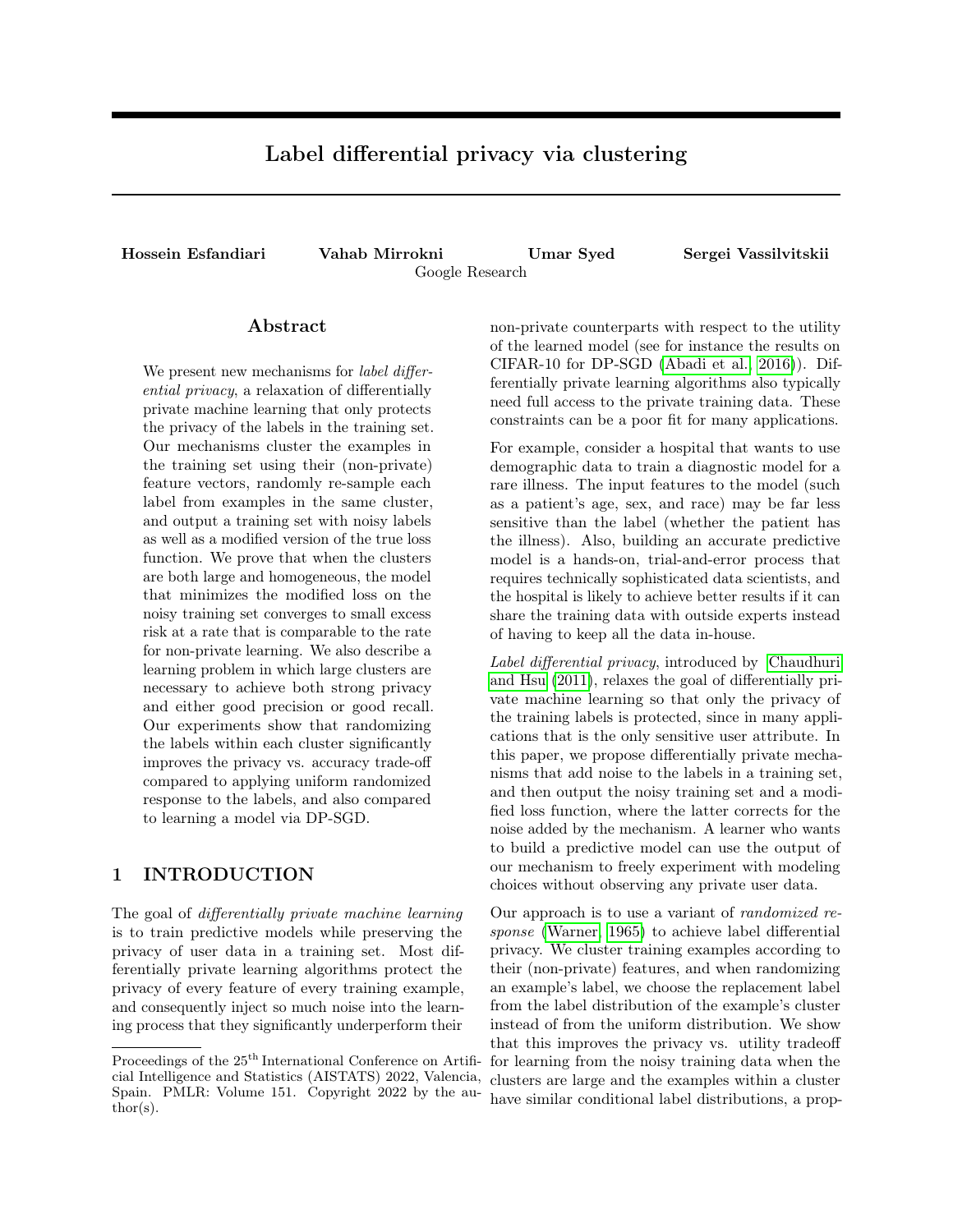erty we call cluster homogeneity. In particular, we show that an oracle that minimizes the modified loss function on the noisy training set outputs a model whose excess risk depends on the number of samples and the desired level of privacy, as well as the size and homogeneity of the clusters.

Our approach requires users to be able to privately sample from the label distribution of their example's cluster. We first describe a mechanism which uses a trusted server to perform the sampling and forwards the result to the learner. We also study a peer-to-peer setting where users are able to exchange messages with each other without a server's intervention. For this setting, we describe a distributed mechanism in which each user requests a noisy label from exactly one user in their cluster and then forwards that label to the learner. We prove that, from the learner's perspective, the privacy of this mechanism increases with the number of users per cluster.

Our contributions: We present our main results in Table [1.](#page-2-0)

- In Section [4](#page-2-1) we describe a centralized clusterbased randomized response mechanism with excess risk at most  $\tilde{O}\left(K\sqrt{\frac{d}{n}} + \frac{K^2\phi}{1 + (e^{\epsilon} - 1)\phi}\right)$  $\Big)$ , where  $n$  is the size of the training set,  $d$  is the dimension of hypothesis class,  $\phi$  is the cluster heterogeneity (the inverse of homogeniety) and  $K$  is the number of classes. Note that the privacy parameter  $\epsilon$ appears in a separate term as the dimension  $d$  in the excess risk bound, and thus the convergence rate of the dimension-dependent term matches the optimal non-private convergence rate. Also note that the dimension-free term is small if either  $\epsilon$  is large or  $\phi$  is small, and so there is no cost of privacy if the clustering is good enough.
- In Section [5](#page-5-0) we describe a peer-to-peer clusterbased randomized response mechanism that satisfies  $(\epsilon, \frac{1}{s^2})$ -label differential privacy and has excess risk  $\tilde{O}\left(\sqrt{\frac{d}{\epsilon n}} + \phi\right)$  for binary classification problems, where s is the minimum cluster size. While this is worse than the best-known convergence rate, our mechanism only involves label flipping and empirical risk minimization, and is therefore significantly more practical than existing mechanisms that run in exponential time, and also does not require a trusted server.
- In Section [6](#page-6-0) we present a hardness result relevant to multiclass classification and label differential privacy. Our hardness result suggests that a residual  $\frac{K}{s\epsilon}$  term cannot be avoided even when

the clustering is pure. To prove the hardness result we develop a probabilistic analysis method that bounds the performance of any differential privacy mechanism.

• Finally, in Section [7](#page-7-0) we present experiments showing that our mechanisms can leverage a good clustering to improve the privacy vs. utility trade-off, outperforming both uniform randomized response and DP-SGD on real data.

# 2 RELATED WORK

There is an extensive literature on differentially private machine learning. The most common techniques include output and objective perturbation [\(Chaud](#page-9-2)[huri et al., 2011\)](#page-9-2) and gradient perturbation [\(Abadi](#page-8-0) [et al., 2016\)](#page-8-0). In comparison, label differential privacy has received much less attention. [Chaudhuri and Hsu](#page-9-0) [\(2011\)](#page-9-0) introduced the concept and proved a lower bound on excess risk. [Beimel et al.](#page-9-3) [\(2013\)](#page-9-3) proved an upper bound for an inefficient mechanism, while [Bassily et al.](#page-9-4) [\(2018\)](#page-9-4) described the first efficient mechanism with a non-trivial excess risk bound. Their work is the most closely related to ours, since they use a PAC oracle as a black box to learn a model on a private training set. Most previous work relies on a trusted server to implement the differentially private mechanism, with the notable exception of [\(Wang and](#page-9-5) [Xu, 2019\)](#page-9-5), who studied sparse linear regression in the local model. We will say more about the connections between previous work and our contributions when presenting our results below.

Our work is also connected to several areas of research in non-private machine learning, including learning from label proportions [\(Quadrianto et al., 2009\)](#page-9-6) and learning from noisy labels [\(Natarajan et al., 2013\)](#page-9-7).

# 3 PRELIMINARIES

Let  $\mathcal X$  be the example space. Let  $\mathcal Y$  be the label space, with  $K = |\mathcal{Y}| < \infty$ . Let  $D \in (\mathcal{X} \times \mathcal{Y})^n$  denote a dataset of n labeled examples, with  $(x_i, y_i)$  denoting the ith element of D.

For each  $x \in \mathcal{X}$  let  $c_x \in \mathcal{C}$  be the *cluster* of example x, where C is the set of all clusters and  $C = |\mathcal{C}|$ ∞. In our setting, clusters are determined using unlabeled data (i.e., unsupervised clustering), and since unlabeled data is not private and typically very abundant, all of our theoretical analysis will assume that the cluster  $c_x$  of each example x is given. Let  $n_c(D) = |\{(x_i, y_i) \in D : c_{x_i} = c\}|$  be the size of cluster c in dataset D.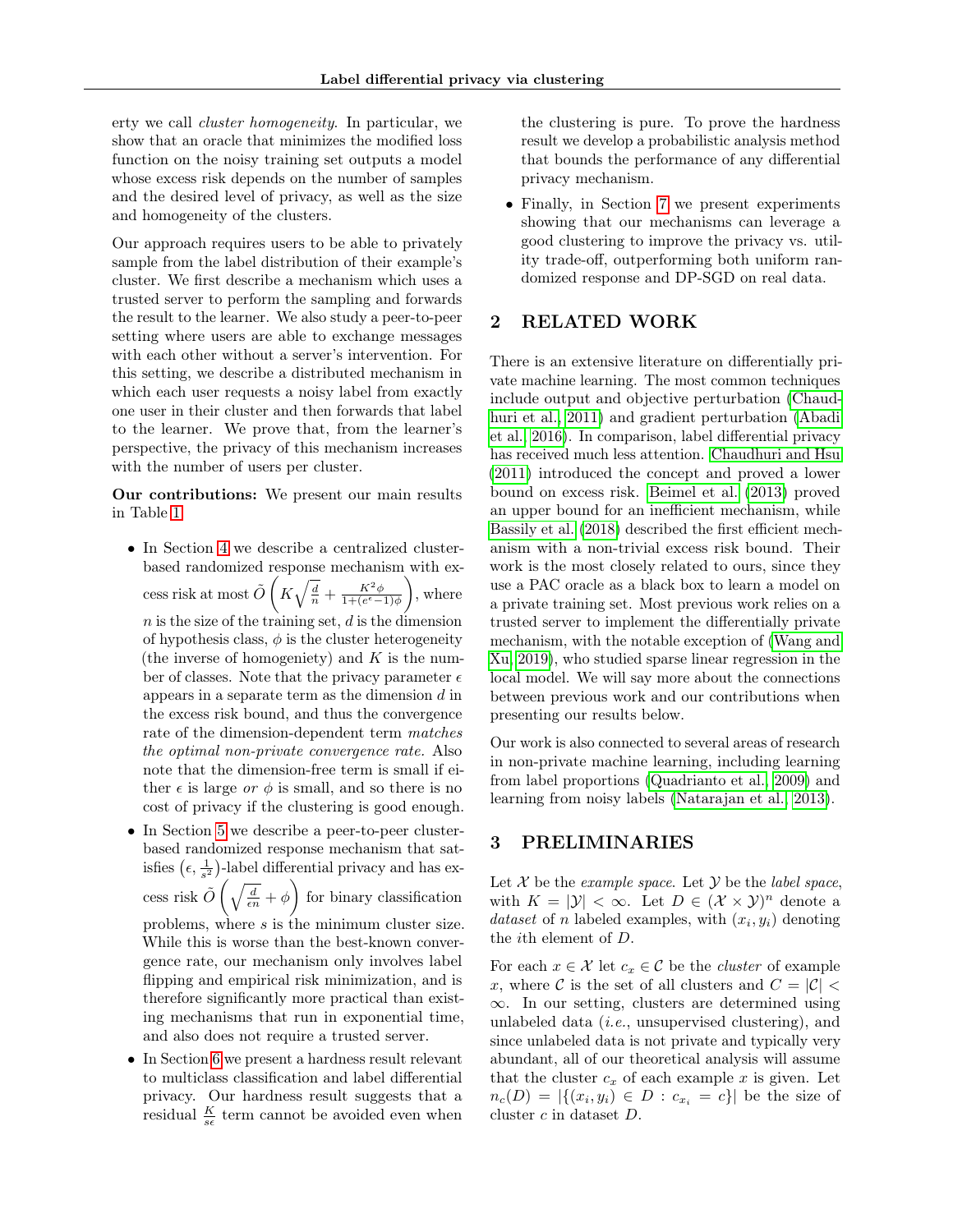| Algorithm                   | Excess risk                                                       | Comments                                                            |
|-----------------------------|-------------------------------------------------------------------|---------------------------------------------------------------------|
| Optimal                     | $\frac{d}{n}$                                                     | Not private                                                         |
| Beimel et al $(2013)$       | $\frac{d}{\epsilon n}$                                            | Binary-labels only. Inefficient algorithm.                          |
| Bassily <i>et al</i> (2018) | $\frac{d^{3/5}}{(\epsilon n)^{2/5}}$                              | Binary labels only.                                                 |
| Our centralized mechanism   | Õ<br>$K\sqrt{\frac{d}{n}}+\frac{K^2\phi}{1+(e^{\epsilon}-1)\phi}$ | Cluster size $s \geq \frac{1}{\phi \epsilon}$                       |
| Our peer-to-peer mechanism  | $\left(\sqrt{\frac{d}{\epsilon n}}+\phi\right)^n$                 | Binary labels only, cluster size $s \geq \frac{1}{\phi \epsilon^2}$ |
|                             |                                                                   | $(\epsilon, \delta)$ -DP with $\delta = \frac{1}{s^2}$              |

Table 1: Summary of our results. Let n denote the size of the training set, d the dimension of hypothesis class, K the number of classes, s the minimum cluster size, and  $\phi$  the cluster heterogeneity.

Let P be a distribution on  $\mathcal{X} \times \mathcal{Y}$ . Let  $(X, Y) \sim \mathcal{P}$ denote that  $(X, Y)$  is drawn from P and let  $X \sim \mathcal{P}_X$ denote that  $X$  is drawn from the marginal distribution of P on X. We write  $D \sim \mathcal{P}^n$  to indicate that dataset D contains n labeled examples each drawn independently from P. Let

$$
p(y|x) = \Pr_{(X,Y) \sim \mathcal{P}}[Y = y \mid X = x]
$$

$$
\hat{p}_{y|x}(D) = \frac{|\{(x_i, y_i) \in D : x_i = x \land y_i = y\}|}{|\{(x_i, y_i) \in D : x_i = x\}|}
$$

denote true conditional probability and empirical conditional probability, respectively, of label  $y \in \mathcal{Y}$ for example  $x \in \mathcal{X}$ . With a slight abuse of notation, let

$$
p(y|c) = \Pr_{(X,Y)\sim\mathcal{P}}[Y = y \mid c_X = c]
$$
  

$$
\hat{p}_{y|c}(D) = \frac{|\{(x_i, y_i) \in D : c_{x_i} = c \land y_i = y\}|}{|\{(x_i, y_i) \in D : c_{x_i} = c\}|}
$$

denote true conditional probability and empirical conditional probability, respectively, of label  $y \in \mathcal{Y}$ in cluster  $c \in \mathcal{C}$ .

We write q to denote arbitrary *cluster label distributions*, where  $q(y|c)$  is the conditional probability of label  $y \in \mathcal{Y}$  in cluster  $c \in \mathcal{C}$  according to q.

A pair of datasets  $D, D' \in (\mathcal{X} \times \mathcal{Y})^n$  are label neighbors if they contain exactly the same labeled examples except that one example's label may differ between D and D'. A mechanism  $M : (\mathcal{X} \times \mathcal{Y})^n \mapsto \mathcal{O}$  is a randomized algorithm that takes as input a dataset and outputs into some set  $\mathcal O$ . Mechanism  $M$  satisifies  $(\epsilon, \delta)$ -label differential privacy if for all datasets D, D' that are label neighbors and all subsets  $O \subseteq \mathcal{O}$  we have  $Pr[M(D) \in O] \leq e^{\epsilon} Pr[M(D') \in O] + \delta$ , where the probability is with respect the internal randomization of M. Let  $\epsilon$ -label differential privacy be an abbreviation for  $(\epsilon, 0)$ -label differential privacy.

<span id="page-2-0"></span>Let  $H$  be a *hypothesis class* containing functions with domain X. Let  $\ell : \mathcal{H} \times \mathcal{X} \times \mathcal{Y} \mapsto [0, 1]$  be a loss function that maps each hypothesis and labeled example to a non-negative loss value. Let  $R(h) =$  $E_{(X,Y)\sim \mathcal{P}}[\ell(h, X, Y)]$  be the risk of hypothesis  $h \in \mathcal{H}$ with respect to loss function  $\ell$ . We call  $R(h)$  –  $\inf_{h \in \mathcal{H}} R(h)$  the excess risk of h.

Define  $\dim(\mathcal{H}, \ell)$  to be the *dimension* of loss function  $\ell$  and hypothesis class  $\mathcal{H}$ : dim $(\mathcal{H}, \ell) = \frac{\log N_{\alpha}(\mathcal{F})}{\log(1/\alpha)}$ , where  $N_{\alpha}(\mathcal{F})$  is the  $\alpha$ -covering number of the function class  $\mathcal{F} = \{(x, y) \mapsto \ell(h, x, y) : h \in \mathcal{H}\}.$  We use covering number as our definition of dimension mostly for convenience, as it applies to any real-valued loss function and simplifies comparisons to previous work. For example, it is known [\(Mohri et al., 2018\)](#page-9-8) that if  $\ell$  is boolean-valued (say  $\ell(h, x, y) = \mathbf{1} \{h(x) \neq y\}$ is the zero-one loss) then  $\dim(\mathcal{H}, \ell)$  is at most the VC dimension of  $H$  (up to a constant factor), which permits a direct comparison with [Beimel et al.](#page-9-3) [\(2013\)](#page-9-3) and [Bassily et al.](#page-9-4) [\(2018\)](#page-9-4). We could substitute another learning-theoretic notion of the complexity of a hypothesis class (such as pseudodimension) without significantly affecting our results.

## <span id="page-2-1"></span>4 CENTRALIZED MECHANISM

In this setting, the dataset is stored by the curator, who applies a privacy mechanism to the dataset and outputs a dataset with noisy labels, as well as a modified loss function.

The centralized mechanism (Algorithm [1\)](#page-3-0) adds noise to the labels as follows: (1) Compute the empirical label distribution in each cluster. (2) Add noise drawn from Laplace( $\sigma/n_c(D)$ ) to each label probability in each cluster  $c.$  (3) Truncate the per-cluster label probabilities so they are each in the interval  $[\tau, 1]$ .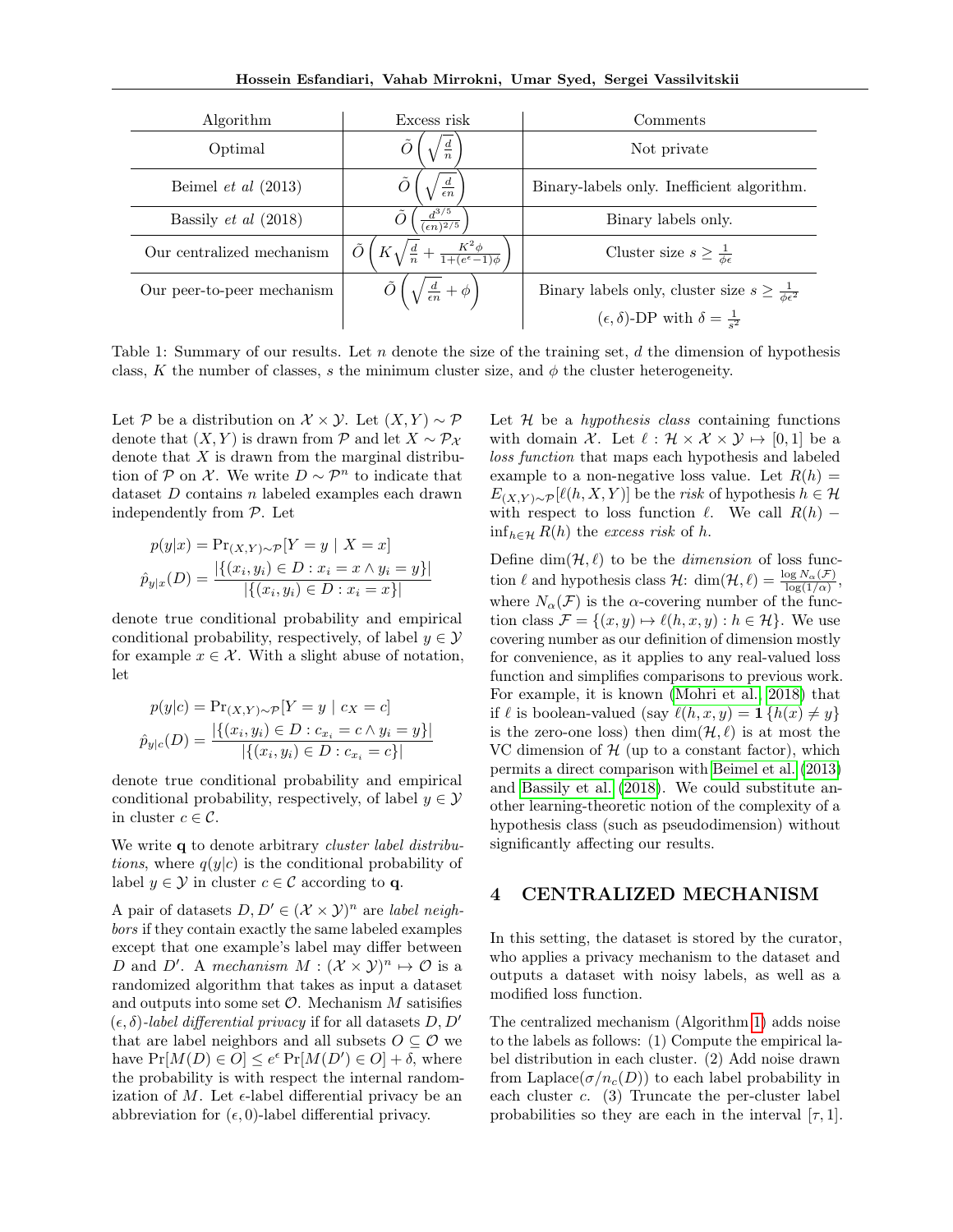(4) Renormalize the per-cluster label probabilities so that they form distributions. (5) With probability  $\lambda$ , replace each label with a random label drawn from the example's cluster label distribution.

The modified loss function output by the centralized mechanism reduces the bias that was introduced by adding noise to the labels. The modified loss is constructed by re-weighting the original loss using matrix inverses that essentially 'undo' the randomization of the labels. Setting the bias correction parameter  $\beta = \lambda$  in Algorithm [1](#page-3-0) completely removes the effect of this randomization, in expectation (see Corollary [1\)](#page-4-0). [Natarajan et al.](#page-9-7) [\(2013\)](#page-9-7) developed this debiasing technique for the special case of binary labels, which we generalize to  $K > 2$  labels.

In the supplement we show that the renormalization procedure in Algorithm [1](#page-3-0) keeps each per-cluster label probability above threshold  $\tau$ , which is key to proving the following privacy guarantee.

<span id="page-3-2"></span>Theorem 1 (Centralized privacy). The centralized mechanism (Algorithm [1\)](#page-3-0) satisfies  $\epsilon$ -label differential privacy with  $\epsilon = \frac{1}{\sigma} + \log \left( 1 + \frac{1-\lambda}{\lambda \tau} \right)$ .

Given a noisy dataset  $\ddot{D}$  and a modified loss function  $\ell$  output by Algorithm [1,](#page-3-0) our goal is to upper bound the excess risk (also called the generalization error ) of the hypothesis h that minimizes the average of  $\ell$ on  $D$ . A key benefit of such a guarantee is that it is agnostic to the internal operation of the learning algorithm, and thus applies to any algorithm for empirical risk minimization.

The minimum excess risk we can achieve, and the rate at which we approach that excess risk, will depend on both the size and quality of the clusters. We measure the quality of the clusters in terms of their heterogeneity.

<span id="page-3-1"></span>**Definition 1** (Cluster heterogeneity). Let  $\phi$  =  $\begin{aligned} \mathop{\mathop{\rm E}}_{X \sim \mathcal{P}_X} \left[ \sum_y \left| p(y|X) - p(y|c_X) \right| \right] \ \textit{be the average to-} \end{aligned}$ tal variation distance between the conditional label distribution of an example and its cluster.

If clusters have low heterogeneity then it should be easier to add privatizing noise to the labels without impacting utility because, intuitively, one can swap labels among examples in the same cluster without badly distorting the original data distribution. Our analysis confirms this intuition.

<span id="page-3-3"></span>**Theorem 2** (Centralized utility). Let  $\ddot{D}$  and  $\ell$  be the dataset and loss function output by the cen-tralized mechanism (Algorithm [1\)](#page-3-0) with threshold  $\tau$ , noise scale  $\sigma$ , resampling probability  $\lambda$ , and bias correction  $\beta$ , and dataset D as input, and assume

### Algorithm 1 Centralized mechanism

<span id="page-3-0"></span>**Parameters:** Threshold  $\tau \in [0, \frac{1}{K}]$ ; noise scale  $\sigma \geq 0$ ; label resampling probability  $\lambda \in [0,1)$ ; bias correction parameter  $\beta \in [0, 1)$ . **Input:** Dataset  $D = ((x_1, y_1), \ldots, (x_n, y_n))$  of labeled examples.

1: // Add noise to cluster label distributions.

- 2: for  $c \in \mathcal{C}$  do
- 3:  $\frac{1}{4}$  / Add noise to each empirical probability and clip.

4: for 
$$
y \in \mathcal{Y}
$$
 do

5:  $q(y|c)$   $\leftarrow$  $\max\left\{\tau, \min\left\{1, \hat{p}_{y|c}(D) + z_{y,c}\right\}\right\},$ 6: where  $z_{y,c} \sim \text{Laplace}\left(\frac{\sigma}{n_c(D)}\right)$ . 7: end for

8: // Renormalize distribution. 9:  $\Delta_c \leftarrow 1 - \sum_y q(y|c)$ 10: for  $y \in \mathcal{Y}$  do 11: if  $\Delta_c < 0$  then 12:  $\xi_{y,c} \leftarrow q(y|c) - \tau$ 13: else 14:  $\xi_{y,c} \leftarrow 1 - q(y|c)$ 15: end if 16: end for 17: for  $y \in \mathcal{Y}$  do 18:  $\tilde{q}(y|c) \leftarrow q(y|c) + \frac{\xi_{y,c}}{\sum_{y'} \xi_{y'}}$  $\frac{\xi_{y,c}}{y'}\frac{\Delta_c}{\xi_{y',c}}\Delta_c$ 19: end for 20: end for

21: // Randomize labels. 22: for  $(x_i, y_i) \in D$  do 23:  $\hat{y}_i \leftarrow y$  with probability  $\tilde{q}(y|c_{x_i}).$ 24:  $\tilde{y}_i \leftarrow$  $\int y_i$  with probability  $1 - \lambda$  $\hat{y}_i$  with probability  $\lambda$ 25: end for

26: // Construct noisy dataset. 27:  $D \leftarrow ((x_1, \tilde{y}_1), \ldots, (x_n, \tilde{y}_n)).$ 

- 28: // Construct modified loss function.
- 29: For each  $x \in \mathcal{X}$  let  $\tilde{\mathbf{Q}}_{x,\beta} \in \mathbb{R}^{K \times K}$  be the label randomization matrix defined by

$$
\tilde{Q}_{x,\beta}[y',y] = (1-\beta)\mathbf{1}\{y'=y\} + \beta\tilde{q}(y'|c_x).
$$

30: Define the loss function  $\tilde{\ell} : \mathcal{H} \times \mathcal{X} \times \mathcal{Y} \mapsto \mathbb{R}$  as

$$
\tilde{\ell}(h,x,y) = \sum_{y'} \tilde{Q}_{x,\beta}^{-1}[y',y] \ell(h,x,y').
$$

31: return Dataset  $\tilde{D}$  and loss function  $\tilde{\ell}$ .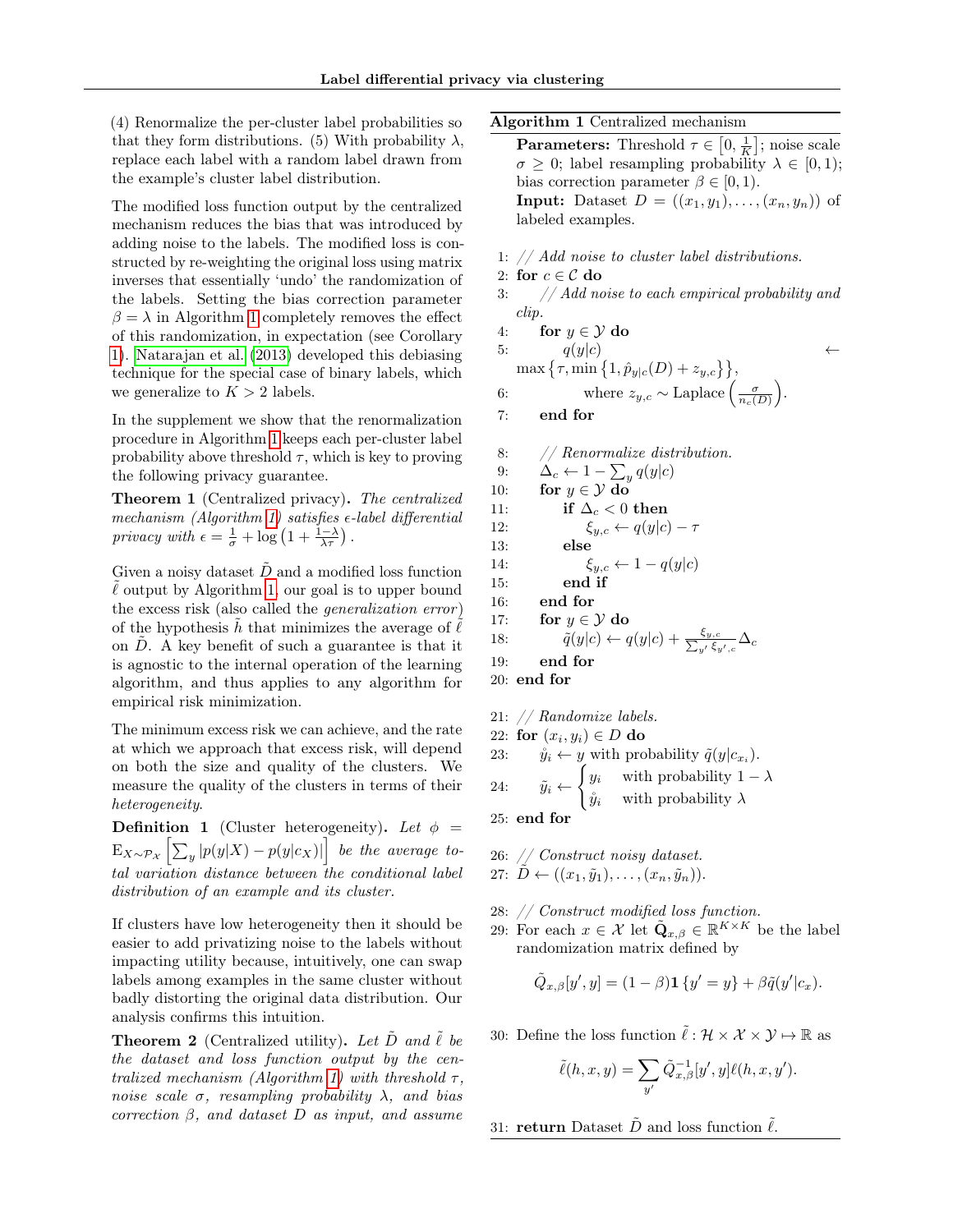each cluster in D has size at least s. Let  $\tilde{h} =$  $\arg\min_{h\in\mathcal{H}}\sum_{(x,y)\in\tilde{D}}\tilde{\ell}(h,x,y)$  be the hypothesis in  $H$  that minimizes  $\tilde{\ell}$  over  $\tilde{D}$ . Then with probability  $1 - \gamma$  over the choice of  $D \sim \mathcal{P}^n$ 

$$
E[R(\tilde{h})] - \inf_{h \in \mathcal{H}} R(h) \le \frac{CK}{1-\beta} \sqrt{\frac{\dim(\mathcal{H}, \ell) \log \frac{1}{\gamma}}{n}} + \frac{CK|\beta - \lambda|}{1-\beta} \left(\phi + \frac{K\sigma}{s} + K\tau\right)
$$

where  $C > 0$  is a universal constant and the expectation is with respect to the Laplace random variables (the  $z_{y,c}$ 's) in Algorithm [1.](#page-3-0)

Proof sketch. The complete proof is lengthy and is deferred to the supplementary material. Here we present a sketch of the main ideas.

Given access to the original dataset  $D$ , it is wellknown that the excess risk of the empirical risk minimizer is upper bounded with high-probability by  $\tilde{O}\left(L\sqrt{\frac{d}{n}}\right)$ ), where  $\max_{h,x,y} |\ell(h, x, y)| \leq L$ . We

show that the modified loss function  $\tilde{\ell}$  satisfies

<span id="page-4-1"></span>
$$
\max_{h,x,y} |\tilde{\ell}(h,x,y)| \le \frac{K}{1-\beta},\tag{1}
$$

also show that when  $\beta = \lambda$  we have

$$
\mathcal{E}\left[\sum_{(x,y)\in\tilde{D}}\tilde{\ell}(h,x,y)\right]=\sum_{(x,y)\in D}\ell(h,x,y)
$$

for every hypothesis  $h$ . In other words, the modified loss on the noisy dataset is an unbiased estimate of the true loss on the original dataset. Combining these results enables us to prove that  $h$  converges to zero excess risk as  $n \to \infty$  if  $\beta = \lambda$ , at the cost of increasing the convergence rate by a  $O(\frac{K}{1-\beta})$  factor compared to non-private learning.

If  $\beta \neq \lambda$  then the modified loss function does not completely remove the bias introduced by adding noise to the labels. In this case we prove that the residual excess risk as  $n \to \infty$  is upper bounded by

$$
|\tilde{\ell}(h, x, y)| \cdot |\beta - \lambda| \cdot (\phi + \psi)
$$

where  $\phi$  is the cluster heterogeneity from Definition [1](#page-3-1) and  $\psi$  is a measure of cluster distortion. The proof is completed by using Eq. [\(1\)](#page-4-1) to bound  $|\tilde{\ell}(h, x, y)|$ and also by showing

$$
\psi \le O\left(\frac{K\sigma}{s} + K\tau\right).
$$

#### 4.1 Discussion

Taken together, Theorems [1](#page-3-2) and [2](#page-3-3) specify a three-way trade-off between privacy, excess risk and convergence rate. The first term in the upper bound in Theorem [2](#page-3-3) is asymptotically zero as  $n \to \infty$  and determines the convergence rate, while the remaining terms are asymptotically non-zero when  $\beta \neq \lambda$  and represent the residual excess risk when  $n \to \infty$ . Thus the bias correction parameter  $\beta$  of Algorithm [1](#page-3-0) trades-off between excess risk and convergence rate, while the label resampling probability  $\lambda$ , the noise scale  $\sigma$ , and the threshold  $\tau$  trade-off between excess risk and privacy.

To illustrate these trade-offs, we consider some special cases of Theorems [1](#page-3-2) and [2,](#page-3-3) starting with a setting of the parameters in Algorithm [1](#page-3-0) that reduces the centralized mechanism to uniform randomized response on the labels (which can of course be implemented as a local mechanism).

<span id="page-4-0"></span>Corollary 1 (Uniform randomized response). If  $\epsilon > 0, \tau = \frac{1}{K}, \beta = \lambda = \frac{K}{K-1+e^{\epsilon}}$  and  $\sigma = \infty$  then the centralized mechanism (Algorithm [1\)](#page-3-0) replaces each label with a uniform random label and satisfies  $\epsilon$ -label differential privacy. If in addition  $\epsilon < 1$  and  $D \sim \mathcal{P}^n$ then with probability  $1 - \gamma$  over the choice of D and the randomness in the mechanism the hypothesis  $h$ from Theorem [2](#page-3-3) satisfies

$$
R(\tilde{h}) - \inf_{h \in \mathcal{H}} R(h) = O\left(\frac{K}{\epsilon} \sqrt{\frac{\dim(\mathcal{H}, \ell) \log \frac{1}{\gamma}}{n}}\right)
$$

Despite its extreme simplicity, to the best of our knowledge the excess risk of uniform randomized response for label differential privacy has not previously been analyzed. For binary classification  $(i.e.,$  $K = 2$ ) we know that  $\dim(\mathcal{H}, \ell) = O(d)$ , where d is the VC dimension of hypothesis class  $H$ , and thus the excess risk converges asymptotically to zero at a rate  $\tilde{O}\left(\frac{1}{\epsilon}\sqrt{\frac{d}{n}}\right)$  . By comparison, the convergence rate of the mechanism due to [Beimel et al.](#page-9-3) [\(2013\)](#page-9-3) is  $\tilde{O}\left(\sqrt{\frac{d}{\epsilon n}}\right)$ . However, their mechanism is significantly less practical than empirical risk minimization, as it involves running the exponential mechanism on  $\Omega(2^d)$ hypotheses. [Bassily et al.](#page-9-4) [\(2018\)](#page-9-4) give an efficient algorithm that obtains a rate of  $\tilde{O} \left( \frac{d^{3/5}}{(cn)^2} \right)$  $\frac{d^{3/5}}{(\epsilon n)^{2/5}}$ , which is a worse dependence on both  $d$  and  $n$ . Also, previous work was limited to binary classification, while our analysis applies to multi-class classification.

We now show that the convergence rate can be sig-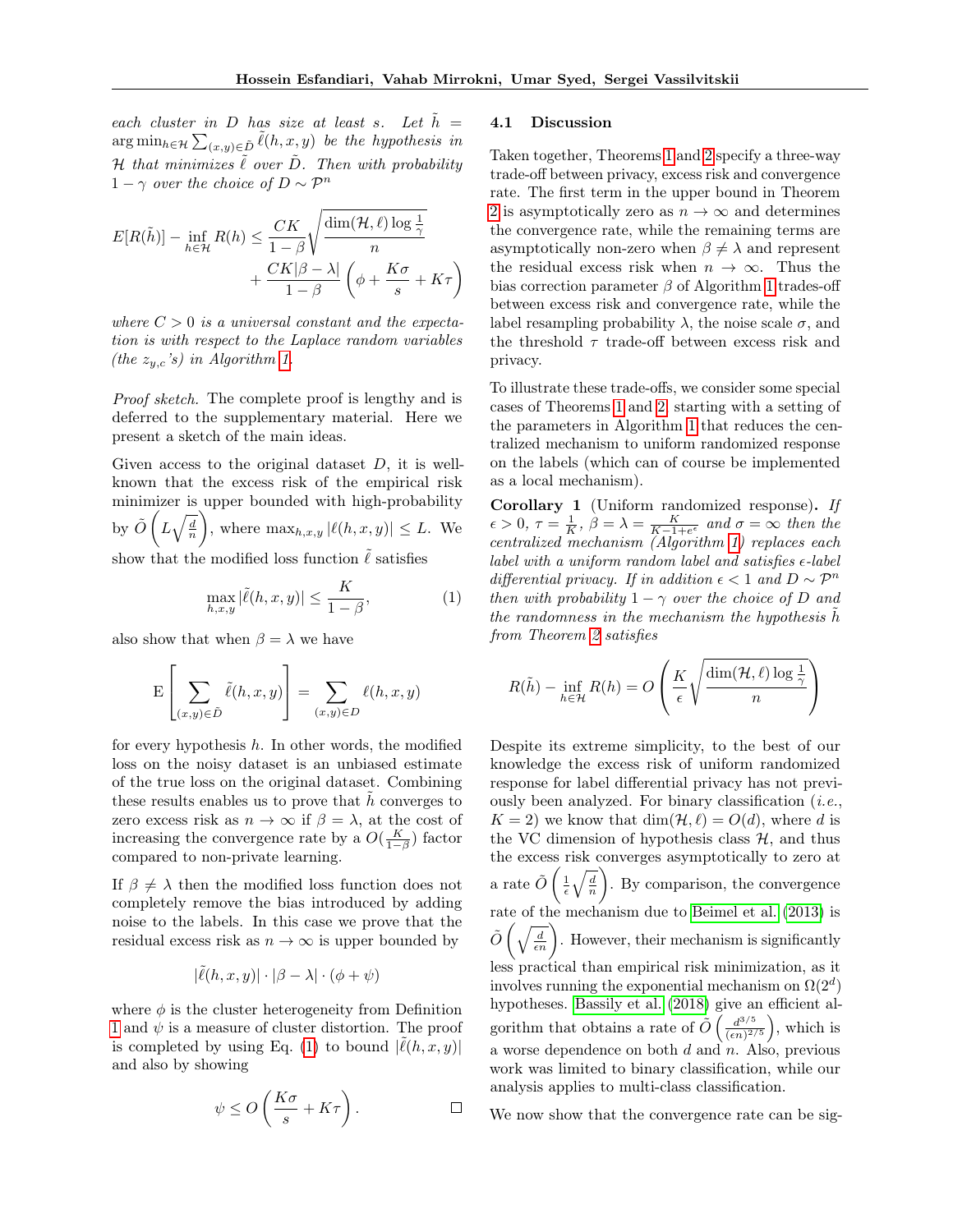nificantly improved when the clusters are both large and have low heterogeneity.

<span id="page-5-1"></span>Corollary 2 (Cluster-based randomized response). If  $\epsilon > 0$ ,  $\tau = \phi$ ,  $\beta = 0$ ,  $\lambda = \frac{1}{1 + (e^{\epsilon} - 1)\phi}$  and  $\sigma = \frac{1}{\epsilon}$ then the centralized mechanism  $(Algorithm 1)$  $(Algorithm 1)$  satisfies  $O(\epsilon)$ -label differential privacy. If in addition each cluster has size at least  $s \geq \frac{1}{\epsilon \phi}$  and  $D \sim \mathcal{P}^n$ then with probability  $1 - \gamma$  over the choice of D the hypothesis h from Theorem [2](#page-3-3) satisfies

$$
E[R(\tilde{h})] - \inf_{h \in \mathcal{H}} R(h)
$$
  

$$
\leq O\left(K\sqrt{\frac{\dim(\mathcal{H}, \ell) \log \frac{1}{\gamma}}{n}} + \frac{K^2 \phi}{1 + (e^{\epsilon} - 1)\phi}\right)
$$

where the expectation is with respect to the Laplace random variables (the  $z_{y,c}$ 's) in Algorithm [1.](#page-3-0)

If we let  $K = 2$  then the dimension-dependent term in the convergence rate in Corollary [2](#page-5-1) is  $\tilde{O}\left(\sqrt{\frac{d}{n}}\right)$  , where d is the VC dimension of hypothesis class  $\mathcal{H}$ , and this is the optimal rate for non-private learning. However, instead of converging to zero, the excess risk converges to  $O\left(\frac{\phi}{1+(e^{\epsilon}-1)\phi}\right)$  when the minimum cluster size  $s \geq \frac{1}{\epsilon \phi}$ . Note that this residual excess risk is small when the privacy parameter  $\epsilon$  is large or the cluster heterogeneity  $\phi$  (see Definition [1\)](#page-3-1) is small. Thus there is not necessarily any cost of privacy if the clustering is good enough.

## <span id="page-5-0"></span>5 PEER-TO-PEER MECHANISM

In the peer-to-peer setting, the dataset is stored in a distributed manner, with each user  $i$  storing labeled example  $(x_i, y_i)$ . Instead of communicating with a central curator, each user sends and receives messages directly to other users. In this section we assume the labels are binary, so that each  $y_i \in \{0, 1\}.$ 

In the peer-to-peer mechanism (Algorithm [2\)](#page-5-2), each user i first adds noise to her own label, and then replaces her label with the noisy label of a user j. User  $j$  is selected uniformly at random from among all the users in user i's cluster. Note that this means we may have  $i = j$ , and also that user j may be selected by other users besides user  $i$ . In other words, the mechanism is based on resampling, not permuting, the labels within a cluster.

An alternative approach would be for users to communicate with a server that randomly permutes the labels within each cluster before forwarding the data to the learner. We could analyze such a mechanism via the technique of privacy amplification by shuffling [\(Cheu et al., 2019;](#page-9-9) [Erlingsson et al., 2019\)](#page-9-10). But this approach would require a shuffling server that is trusted by all users.

<span id="page-5-3"></span>Theorem 3 (Peer-to-peer privacy). There exists a constant  $C > 0$  such that if each cluster in D has size at least s and  $\alpha = \frac{C \log s}{\sqrt{\theta s}}$  then the peer-to-peer mechanism (Algorithm [2\)](#page-5-2) satisfies  $(\epsilon, \delta)$ -label differential privacy with

$$
\epsilon \leq O\left(\theta + \frac{\theta^{3/2}}{\sqrt{s}\log s} + \frac{\theta^{3/4}}{s^{1/4}}\right) \text{ and } \delta \leq \frac{1}{s^2}.
$$

Algorithm 2 Peer-to-peer mechanism

<span id="page-5-2"></span>**Parameters:** Label flipping probability  $\alpha \in$ [0, 1]; subsampling rate  $\theta \in [0, 1]$ **Assume:** Label set  $\mathcal{Y} = \{0, 1\}.$ **Input:** Dataset  $D = ((x_1, y_1), \ldots, (x_n, y_n)),$ where each labeled example  $(x_i, y_i)$  is stored by user i.

#### 1: for user  $i$  do

$$
2: \hspace{20pt} // \hspace{.10pt} Add\hspace{.10pt} noise\hspace{.10pt} to\hspace{.10pt} own\hspace{.10pt} label.
$$

3: 
$$
\hat{y}_i \leftarrow \begin{cases} y_i & \text{with probability } 1 - \alpha \\ 1 - y_i & \text{with probability } \alpha \end{cases}
$$

4: // Select a random user in the same cluster.

5: Select user  $j$  uniformly at random from the set  $\{j' : c_{x_{j'}} = c_{x_i}\}.$ 

- 6: // Replace own label with other user's noisy label.
- 7:  $\tilde{y}_i \leftarrow \mathring{y}_j$
- 8: // Subsample.
- 9: Add i to I with probability  $\theta$ .
- 10: end for
- 11: // Construct noisy dataset.

12: 
$$
\tilde{D} \leftarrow ((x_{i_1}, \tilde{y}_{i_1}), \ldots, ((x_{i_m}, \tilde{y}_{i_m})),
$$
 where each  $i_j \in I$ .

#### 13: return Dataset  $D$ .

While the centralized mechanism outputs a modified loss function that corrects for the bias introduced by adding noise to the labels, the peer-to-peer mechanism does not output a modified loss function, since there is no single party with knowledge of how the labels were randomized. As a result, our upper bound on excess risk (Theorem [4\)](#page-6-1) does not converge asymptotically to zero, although it does converge to small excess risk when the clusters have low heterogeneity.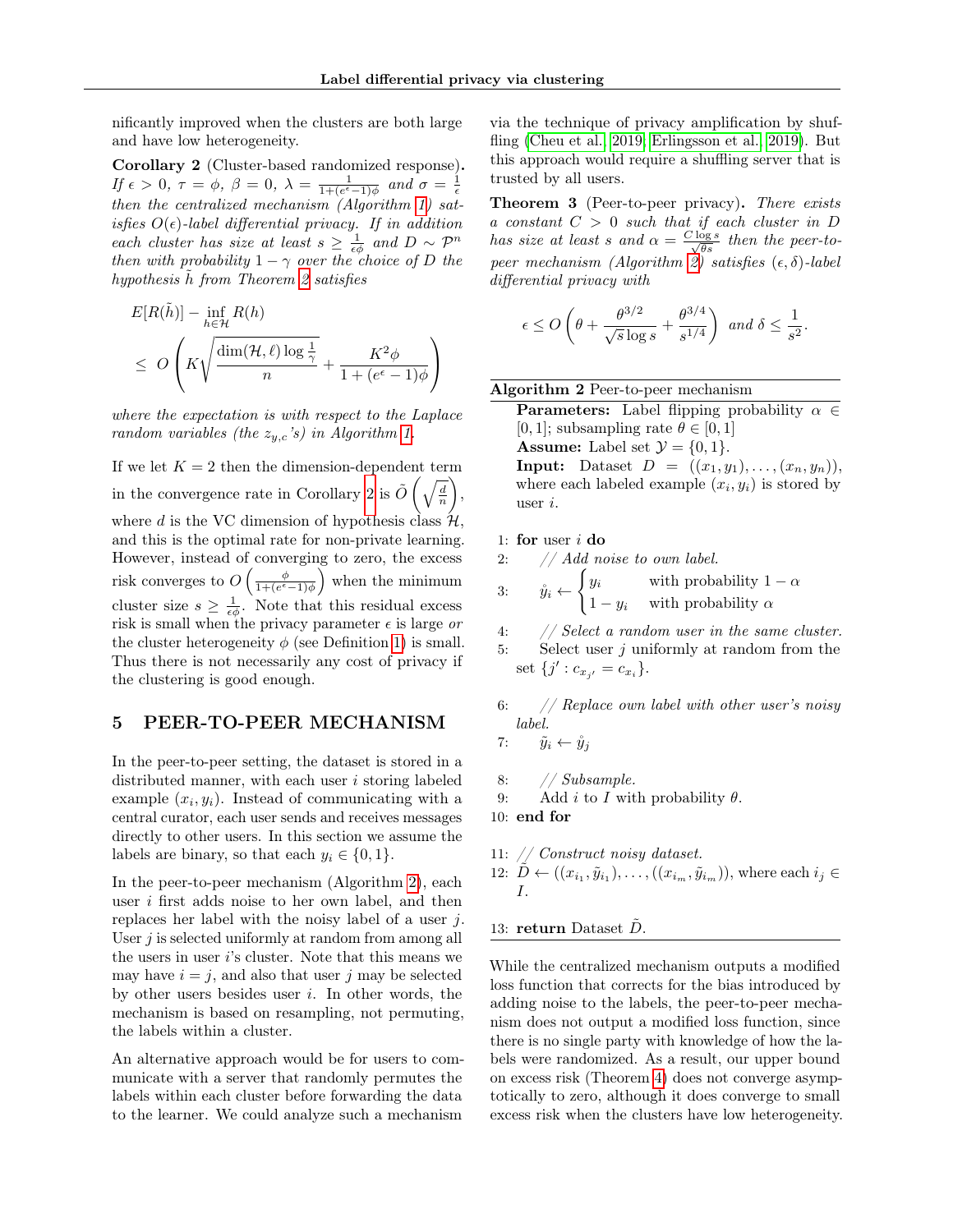<span id="page-6-1"></span>**Theorem 4** (Peer-to-peer utility). Let  $\ddot{D}$  be the dataset output by the peer-to-peer mechanism (Algorithm [2\)](#page-5-2) when given dataset D as input. Let  $\tilde{h} = \arg \min_{h \in \mathcal{H}} \sum_{(x,y) \in \tilde{D}} \ell(h, x, y)$  be the hypothesis in  $H$  that minimizes the true loss function  $\ell$  over D. Then with probability  $1 - \gamma$  over the choice of  $D \sim \mathcal{P}^n$  and the randomness in the mechanism

$$
R(\tilde{h}) - \inf_{h \in \mathcal{H}} R(h) \le O\left(\sqrt{\frac{\dim(\mathcal{H}, \ell) \log \frac{1}{\gamma}}{\theta n}} + \phi + \alpha\right)
$$

Combining Theorems [3](#page-5-3) and [4](#page-6-1) shows that if each cluster has minimum size  $s \geq \frac{1}{\phi \epsilon^2}$  and  $\epsilon < 1$  then the peer-to-peer mechanism satisfies  $(\epsilon, \frac{1}{s^2})$ -label differential privacy and has excess risk  $\tilde{O}\left(\sqrt{\frac{d}{\epsilon n}} + \phi\right)$ . This is worse than the  $\tilde{O}\left(\sqrt{\frac{d}{\epsilon n}}\right)$  convergence rate obtained by [Beimel et al.](#page-9-3) [\(2013\)](#page-9-3), but our peer-topeer mechanism is significantly more practical, since it only consists of label flipping and empirical risk minimization, instead of requiring the exponential mechanism to be run on  $\Omega(2^d)$  hypotheses. Our mechanism also does not require a central curator.

#### 5.1 Comparison to the shuffle model

The shuffle model [\(Cheu et al., 2019;](#page-9-9) [Erlingsson](#page-9-10) [et al., 2019\)](#page-9-10) involves (at least) two servers: a curator and a shuffler. Typically, each user applies a local randomizer to her data, encrypts the noisy data using the curator's public key, and sends the encrypted data to the shuffler. The shuffler strips identifiers from the messages it receives and randomly permutes them, then forwards the messages to the curator, who decrypts them.

The major benefit of the shuffle model is that the privacy provided by the local randomizers is amplified by the shuffling procedure and increases with the number of users. However, if the curator and shuffler collude with one another, then this privacy amplification property is invalidated. In real-world implementations of the shuffle model (e.g., RAPPOR [\(Erlingsson et al., 2014\)](#page-9-11)) both servers are operated by the same entity thus limiting the privacy benefits.

By contrast, in our peer-to-peer model, each user receives an unencryted message from exactly one other user, and the learner need not be trusted by any user for privacy amplification to be achieved.

Of course, the peer-to-peer model has its own limitations. Unlike in the shuffle model, we have not shown a privacy amplification result that applies to any local randomizer, but only to simple label flipping. Also, each user observes the noisy label of another user, and the privacy of this label is not amplified. Indeed, it is straightforward to show that, from the perspective of each user, Algorithm [2](#page-5-2) only satisfies  $\log(\frac{1-\alpha}{\alpha})$ -label differential privacy, as well as only  $(0, \frac{1}{s})$ -label differential privacy. However, the amount of data observed by any single user is minuscule  $(i.e.,$ a single bit).

One could implement shuffling in our peer-to-peer model by having all users in each cluster agree on a random permutation of the users, and then have each user request the noisy label of the user they are mapped to by the permutation. However, agreeing on a random permutation (say, by agreeing on a pseudorandom seed) would itself require a cryptographic protocol (such as key-agreement protocol [\(Merkle,](#page-9-12) [1978\)](#page-9-12)), since the permutation must be kept secret from the learner.

Since Algorithm [2](#page-5-2) involves a subsampling step, it is tempting to ask whether we could achieve privacy amplification in the peer-to-peer model by label flipping and subsampling alone, without exchanging messages among users. It is straightforward to see that this will not work. Since only the labels of the dataset are private, any subsampling applies to the labels only, so the learner can always construct a complete dataset in which some of the labels are replaced with ⊥, indicating that a label was not provided by the user. So a mechanism in which some users drop their label, but do not communicate with other users, is equivalent to randomized response on the set  $\{0, 1, \perp\}$ . Essentially, amplification by subsampling is only effective when users can completely remove themselves from the dataset, but this isn't possible when only the users' labels are private.

# <span id="page-6-0"></span>6 LOWER BOUND

Note that, in Theorem [2,](#page-3-3) even if we assume that we have perfect clusters (i.e.  $\phi = 0$ ) of size s, then by setting  $\beta = 0$ ,  $\lambda = 1$ ,  $\tau = 0$ , and  $\sigma = \frac{1}{\epsilon}$ , we have an  $\epsilon$ label differentially private mechanism with an excess risk of  $\tilde{O}\left(\sqrt{\frac{d}{n}} + \frac{K}{s\epsilon}\right)$ . In other words, we have the optimal non-private convergence rate plus a residual term  $\frac{K}{s\epsilon}$ , which is  $\Theta(1)$  for  $s = K$ . In this section we motivate this relationship between the size of clusters and the number of labels. We fix a basic learning task and show that, for any constant  $\epsilon$  it is not possible to learn a nontrivial  $\epsilon$ -label differentially private model, when the size of high quality clusters are small. In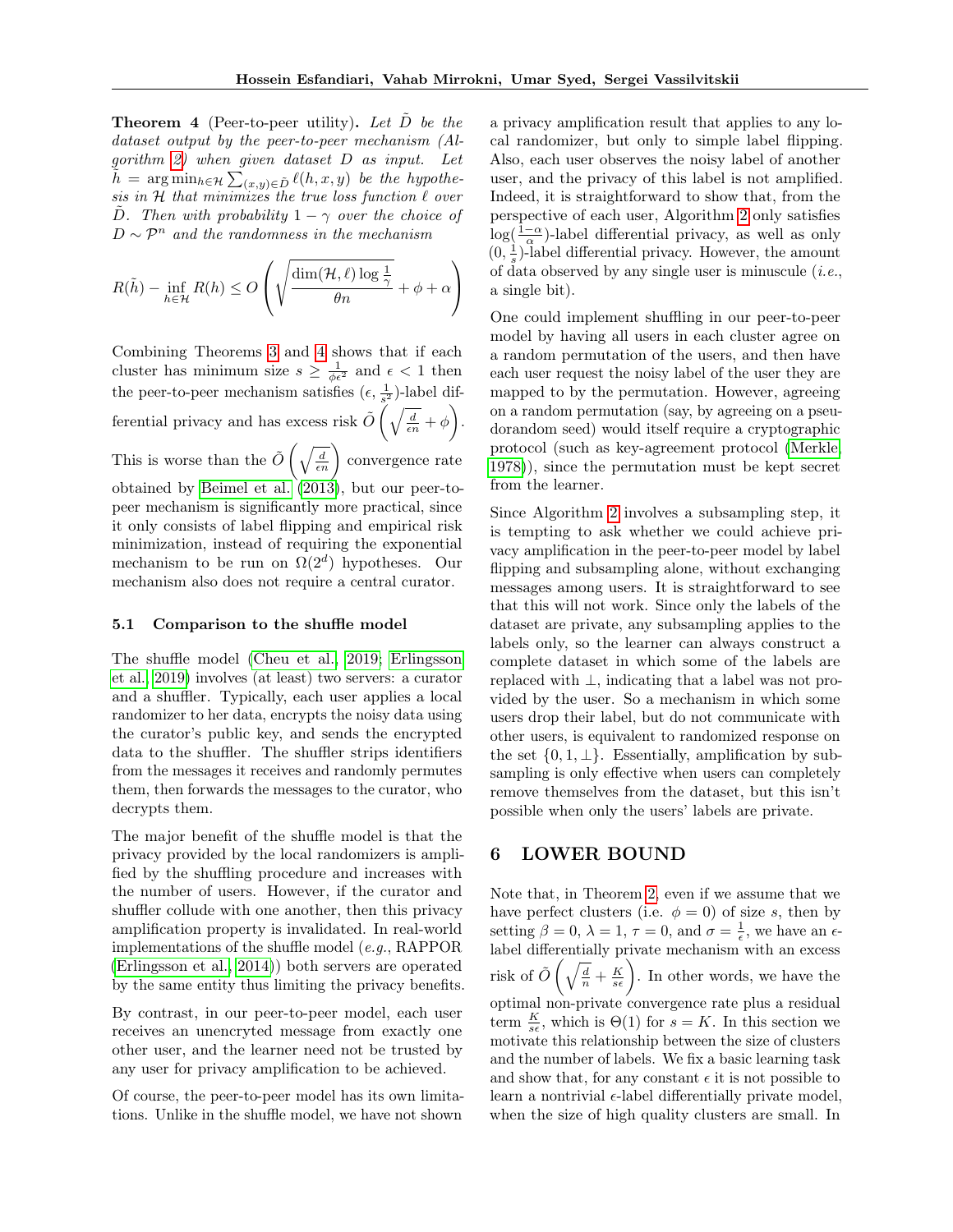fact, our result holds in a simpler yet relevant setting where we have access to the whole label distribution statically. This motivates the necessity of having large high quality clusters in our positive result when the number of labels is large.

We first define our learning task.

Definition 2. Label Association Problem (LAP): **Setup:** We have a dataset  $D \in (\mathcal{X} \times \mathcal{Y})^n$ , where each example x appears with only one label  $y \in \mathcal{C}$  is a partitioning of the data in D and size of each cluster  $c \in \mathcal{C}$  is exactly s.

**Task:** For each cluster  $c \in \mathcal{C}$  we intend to learn the set of labels that are associated with examples in c, denoted as  $\mathcal{Y}_c = \{y \mid \exists x \in \mathcal{X} \text{ s.t. } c_x = c \land (x, y) \in$  $D$ .

Let  $M$  be a label differentially private mechanism for LAP.  $D = M(D)$  is a set of pairs  $(c, y)$ . We interpret  $\overline{D}$  as a binary classification, where the input is  $(c, y)$ and the output is 1 if  $(c, y) \in D$ . We use precision and recall defined as follows to measure the accuracy of model  $\ddot{D}$ . We have

$$
\begin{aligned} \text{Precision} &= \frac{\sum_{c \in \mathcal{C}} \sum_{y \in \mathcal{Y}_c} \mathrm{E}_M[\tilde{D}(c, y)]}{\mathrm{E}_M[|\tilde{D}|]} \\ \text{Recall} &= \frac{\sum_{c \in \mathcal{C}} \sum_{y \in \mathcal{Y}_c} \mathrm{E}_M[\tilde{D}(c, y)]}{\sum_{c \in \mathcal{C}} |\mathcal{Y}_c|}, \end{aligned}
$$

where the expectations are over the randomness of the mechanism M. Note that without differential privacy, this problem can be learned with precision 1 and recall 1.

The next theorem states our main hardness result, and the proof is in the supplementary material. Our proof defines a randomized process that generates two neighboring datasets  $D$  and  $D'$ . Then we fix an arbitrary  $\epsilon$ -label differentially private mechanism M and show that if  $\epsilon$  is a constant either recall of M on  $D'$  is sub-constant or precision of M on D is subconstant. We do this by analysing the probability that, the label in  $D'$  that is not in  $D$ , is preserved by mechanism M. If such probability is small then the the recall of  $M(D')$  is small, if it is large the precision of  $M(D)$  is small.

<span id="page-7-1"></span>**Theorem 5.** When  $s \leq o(K)$ , it is impossible to have an  $\epsilon$ -differential privacy mechanism M for LAP with a constant  $\epsilon$ , that quarantees a constant precision and a constant recall.

# <span id="page-7-0"></span>7 EXPERIMENTS

We evaluated the following mechanisms on the MNIST [\(LeCun and Cortes, 2010\)](#page-9-13), Fashion-MNIST [\(Xiao et al., 2017\)](#page-9-14) and CIFAR-10 [\(Krizhevsky, 2009\)](#page-9-15) datasets:

- UniformRR: Algorithm 1 with parameters set according to Corollary 1.
- ClusterRR: Algorithm 1 with parameters set according to Corollary 2.
- DP-SGD: Differentially-private variant of SGD [\(Abadi et al., 2016\)](#page-8-0).

For the ClusterRR mechanism we learned 100 clusters on each unlabeled training set using the sklearn.cluster.KMeans package (with default parameters). For both randomized response mechanisms we used the sklearn.linear\_model.LogisticRegression package (set to 'multinomial' and using the 'SAGA' solver) to learn a classifer on the noisy training set output by the mechanism. For DP-SGD we learned a logistic regression model by adapting the implementation from the TensorFlow Privacy library [\(TFP, 2019\)](#page-9-16). We varied the noise added to the gradients, and for each noise level computed  $\epsilon$  using the privacy-by-iteration method [\(Feldman et al.,](#page-9-17) [2018\)](#page-9-17) with  $\delta = 1/n$ , where *n* is the training set size.

For each mechanism and each dataset we evaluated the learned classifer's accuracy on the test set. See the first three panels of Figure [1](#page-8-1) for results, where each data point is the average of 5 trials, and each yaxis is normalized, i.e., divided by the accuracy of the non-private classifier that is learned on the original training set. Observe that ClusterRR outperforms both UniformRR and DP-SGD on each dataset for a wide range of the privacy parameter  $\epsilon$ .

We also assessed the importance of a good clustering for ClusterRR by fixing the privacy parameter  $\epsilon =$ 0.5 and varying the number of clusters. See the bottom panel of Figure [1,](#page-8-1) which shows that the performance of ClusterRR degrades sharply when there are too few clusters (since the clusters are too heterogeneous) or too many (since the clusters are too small). This empirical finding matches our theoretical analysis (see Theorem [2\)](#page-3-3).

#### 7.1 Comparsion to LP-2ST mechanism

We also compared ClusterRR to LP-2ST, a mechanism proposed in recent and concurrent work by [Ghazi et al.](#page-9-18) [\(2021\)](#page-9-18). Similar to ClusterRR, the LP-2ST mechanism generates a label-private training set by using a variant of randomized response. The mechanism proceeds in two stages. In the first stage,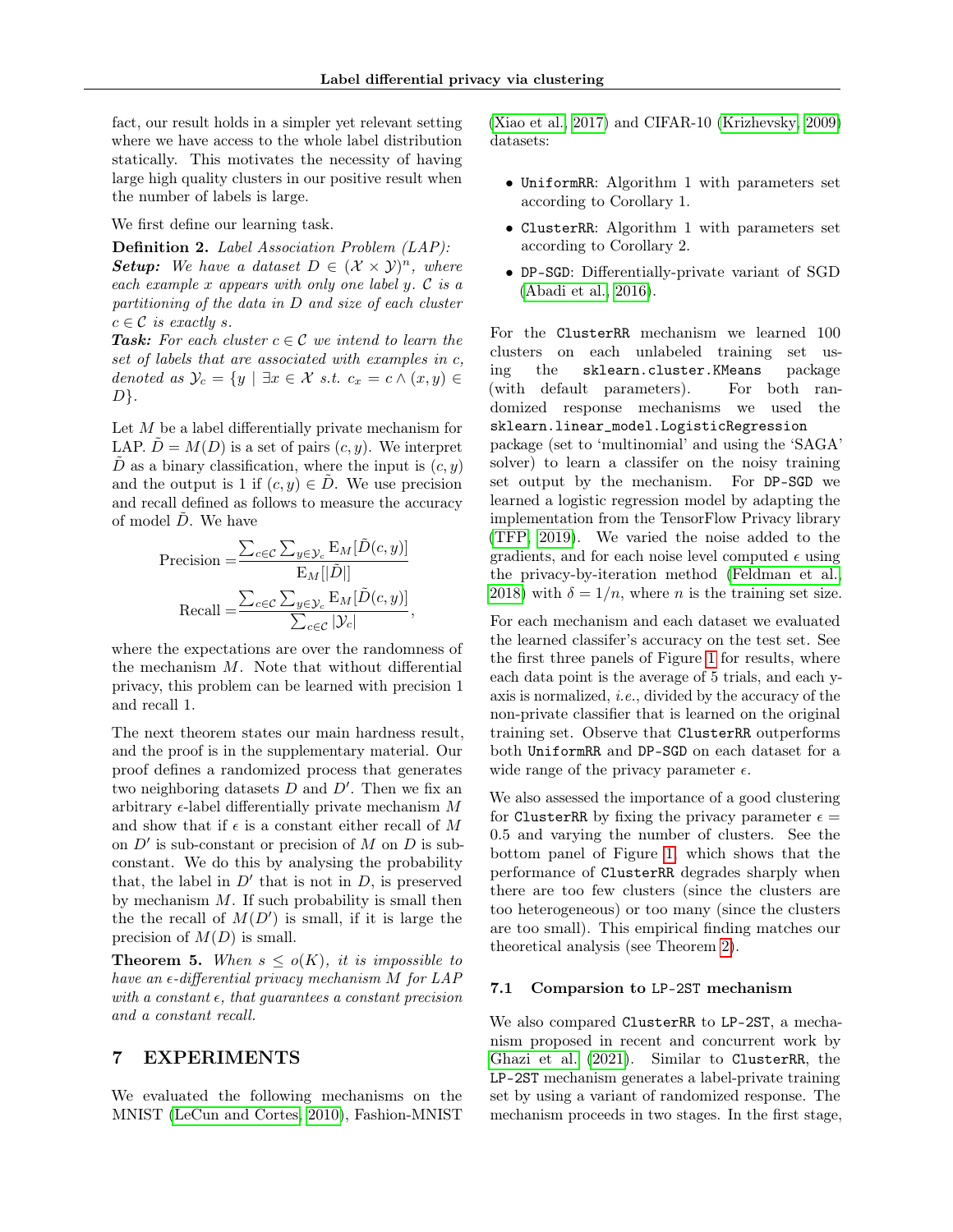

<span id="page-8-1"></span>Figure 1: Performace of each mechanism on the MNIST (first panel), Fashion-MNIST (second panel) and CIFAR-10 (third panel) datasets. Performance of the ClusterRR mechanism (for  $\epsilon = 0.5$ ) on each dataset when varying the number of clusters (bottom panel).



<span id="page-8-2"></span>Figure 2: Performance of each mechanism on binarized MNIST dataset.

the mechanism applies uniform randomized response to a portion of the training set, which is then used to learn a model. In the second stage, the mechanism applies uniform randomized response to the remainder of the training set, but only after using the model's predictions to prune the label set to the most likely labels. While effective when the number of labels is large, this approach can lead to degenerate prunings consisting of only a single label in the second stage, especially for binary classification problems and for small values of the privacy parameter  $\epsilon$ . Figure [2](#page-8-2) compares ClusterRR to LP-2ST on a binarized version of MNIST  $(i.e.,$  one digit is the positive label and all other digits are the negative label). Each data point in the figure is the average of 5 trials.

# 8 CONCLUSION

In this work we presented centralized and distributed label differential privacy mechanisms. Our mechanisms are based on a clustering of examples in the training set. We upper bound the excess risk of our mechanisms by a rate comparable to that of non-private learning, especially when the clusters are both large and homogeneous. We complement our results with a lower bound that illustrates why it is hard to learn privately when we do not have large homogeneous clusters. We also present experimental results on real data showing that our proposed mechanisms outperform existing mechanisms for differentially private learning.

#### References

<span id="page-8-0"></span>Martin Abadi, Andy Chu, Ian Goodfellow, H Brendan McMahan, Ilya Mironov, Kunal Talwar, and Li Zhang. Deep learning with differential privacy. In Proceedings of the 2016 ACM SIGSAC confer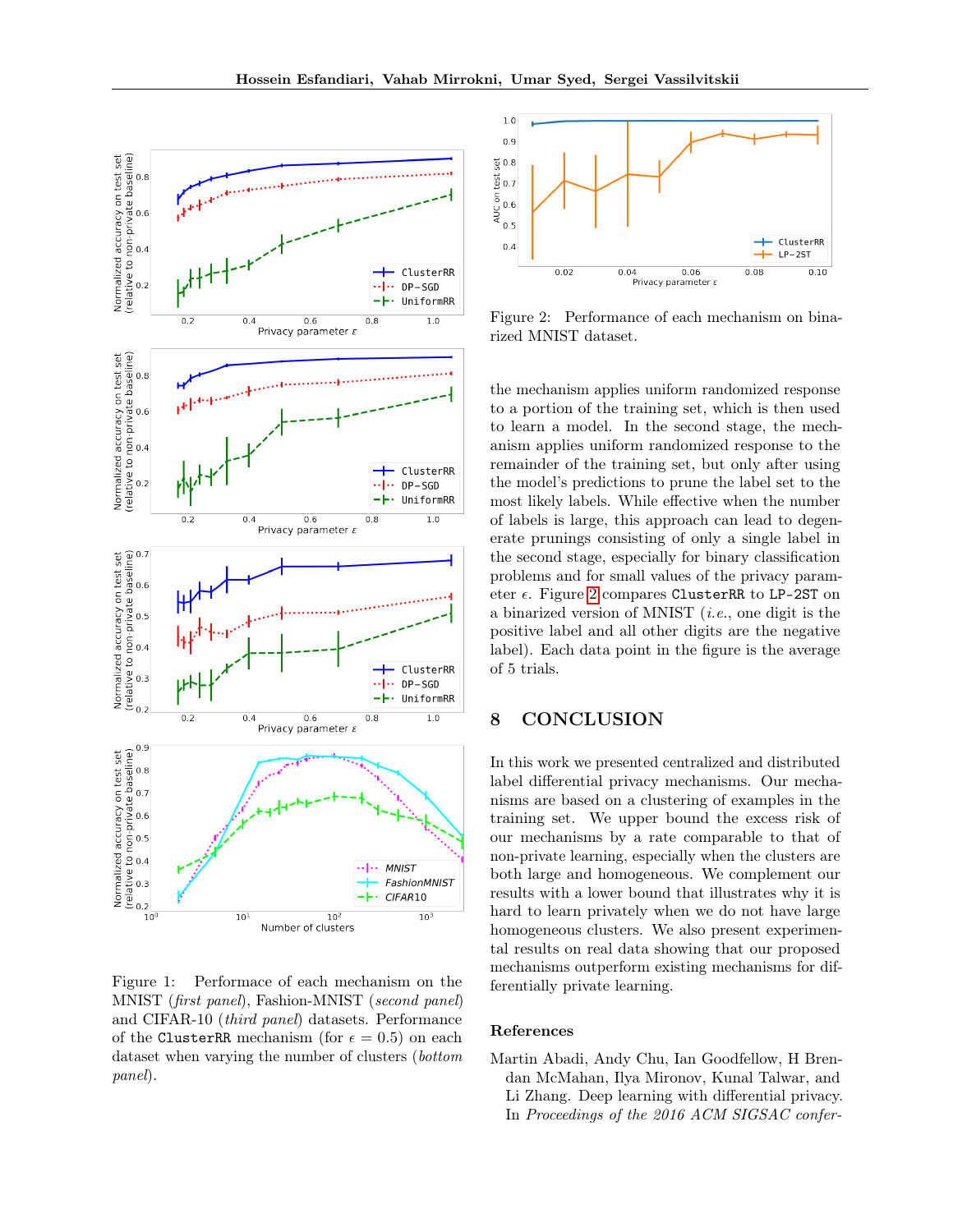ence on computer and communications security, pages 308–318, 2016.

- <span id="page-9-0"></span>Kamalika Chaudhuri and Daniel Hsu. Sample complexity bounds for differentially private learning. In Proceedings of the 24th Annual Conference on Learning Theory, pages 155–186, 2011.
- <span id="page-9-1"></span>Stanley L Warner. Randomized response: A survey technique for eliminating evasive answer bias. Journal of the American Statistical Association, 60 (309):63–69, 1965.
- <span id="page-9-2"></span>Kamalika Chaudhuri, Claire Monteleoni, and Anand D Sarwate. Differentially private empirical risk minimization. Journal of Machine Learning Research, 12(3), 2011.
- <span id="page-9-3"></span>Amos Beimel, Kobbi Nissim, and Uri Stemmer. Private learning and sanitization: Pure vs. approximate differential privacy. In Approximation, Randomization, and Combinatorial Optimization. Algorithms and Techniques, pages 363–378. Springer, 2013.
- <span id="page-9-4"></span>Raef Bassily, Abhradeep Guha Thakurta, and Om Dipakbhai Thakkar. Model-agnostic private learning. Advances in Neural Information Processing Systems, 2018.
- <span id="page-9-5"></span>Di Wang and Jinhui Xu. On sparse linear regression in the local differential privacy model. In International Conference on Machine Learning, pages 6628–6637. PMLR, 2019.
- <span id="page-9-6"></span>Novi Quadrianto, Alex J Smola, Tiberio S Caetano, and Quoc V Le. Estimating labels from label proportions. Journal of Machine Learning Research, 10(10), 2009.
- <span id="page-9-7"></span>Nagarajan Natarajan, Inderjit S Dhillon, Pradeep Ravikumar, and Ambuj Tewari. Learning with noisy labels. In NIPS, volume 26, pages 1196–1204, 2013.
- <span id="page-9-8"></span>Mehryar Mohri, Afshin Rostamizadeh, and Ameet Talwalkar. Foundations of machine learning. MIT press, 2018.
- <span id="page-9-9"></span>Albert Cheu, Adam Smith, Jonathan Ullman, David Zeber, and Maxim Zhilyaev. Distributed differential privacy via shuffling. In Annual International Conference on the Theory and Applications of Cryptographic Techniques, pages 375–403. Springer, 2019.
- <span id="page-9-10"></span>Úlfar Erlingsson, Vitaly Feldman, Ilya Mironov, Ananth Raghunathan, Kunal Talwar, and Abhradeep Thakurta. Amplification by shuffling: From local to central differential privacy via anonymity. In Proceedings of the Thirtieth Annual

ACM-SIAM Symposium on Discrete Algorithms, pages 2468–2479. SIAM, 2019.

- <span id="page-9-11"></span>Úlfar Erlingsson, Vasyl Pihur, and Aleksandra Korolova. Rappor: Randomized aggregatable privacypreserving ordinal response. In Proceedings of the 2014 ACM SIGSAC conference on computer and communications security, pages 1054–1067, 2014.
- <span id="page-9-12"></span>Ralph C Merkle. Secure communications over insecure channels. Communications of the ACM, 21 (4):294–299, 1978.
- <span id="page-9-13"></span>Yann LeCun and Corinna Cortes. MNIST handwritten digit database. 2010. URL [http://yann.](http://yann.lecun.com/exdb/mnist/) [lecun.com/exdb/mnist/](http://yann.lecun.com/exdb/mnist/).
- <span id="page-9-14"></span>Han Xiao, Kashif Rasul, and Roland Vollgraf. Fashion-MNIST: a Novel Image Dataset for Benchmarking Machine Learning Algorithms, 2017. URL [http://arxiv.org/abs/](http://arxiv.org/abs/1708.07747) [1708.07747](http://arxiv.org/abs/1708.07747). cite arxiv:1708.07747Comment: Dataset is freely available at https://github.com/zalandoresearch/fashionmnist Benchmark is available at http://fashionmnist.s3-website.eu-central-1.amazonaws.com/.
- <span id="page-9-15"></span>Alex Krizhevsky. Learning multiple layers of features from tiny images. Technical report, 2009.
- <span id="page-9-16"></span>DP Logisitic Regression on MNIST. [https:](https://github.com/tensorflow/privacy/blob/master/tutorials/mnist_lr_tutorial.py) [//github.com/tensorflow/privacy/blob/](https://github.com/tensorflow/privacy/blob/master/tutorials/mnist_lr_tutorial.py) [master/tutorials/mnist\\_lr\\_tutorial.py](https://github.com/tensorflow/privacy/blob/master/tutorials/mnist_lr_tutorial.py), 2019. Copyright 2019, The TensorFlow Authors. Licensed under the Apache License, Version 2.0.
- <span id="page-9-17"></span>Vitaly Feldman, Ilya Mironov, Kunal Talwar, and Abhradeep Thakurta. Privacy amplification by iteration. In 2018 IEEE 59th Annual Symposium on Foundations of Computer Science (FOCS), pages 521–532. IEEE, 2018.
- <span id="page-9-18"></span>Badih Ghazi, Noah Golowich, Ravi Kumar, Pasin Manurangsi, and Chiyuan Zhang. Deep learning with label differential privacy. Advances in Neural Information Processing Systems, 34, 2021.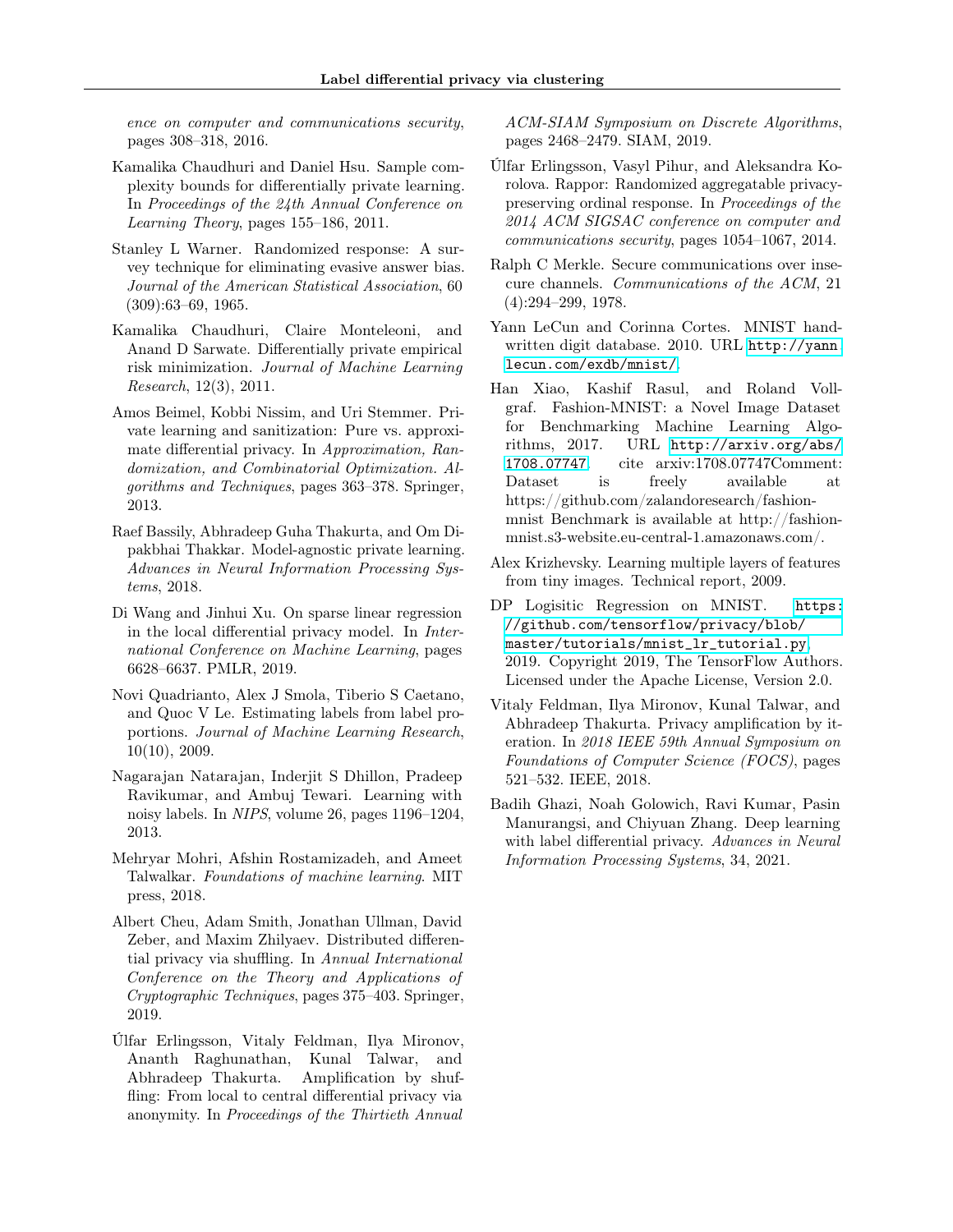# Supplementary Material: Label differential privacy via clustering

# A Analysis of the centralized mechanism

#### A.1 Label randomization matrices

We first establish properties of the label randomization matrices  $\tilde{\mathbf{Q}}_{x,\beta} \in \mathbb{R}^{K \times K}$  defined by the centralized mechanism (see line [29](#page-3-0) of Algorithm [1\)](#page-3-0).

<span id="page-10-0"></span>**Lemma 1.** The minimum singular value of any label randomization matrix  $\tilde{\bf Q}_{x,\beta}$  is at least  $\frac{1-\beta}{\sqrt{2K}}$  $\frac{-\beta}{2K}$ .

*Proof.* For brevity, we drop subscripts and conditioning on x, letting  $\mathbf{Q} = \tilde{\mathbf{Q}}_{x,\beta}$  and  $\mathbf{q} = \tilde{\mathbf{q}}(\cdot|c_x)$  Let  $\mathbf{v} = \langle v_1, \ldots, v_K \rangle$  be an arbitrary vector such that  $\|\mathbf{v}\|_2 = 1$ . Let  $\mathbf{u} = \langle u_1, \ldots, u_K \rangle = \mathbf{Q}\mathbf{v}$ . Note that for all *i* we have  $u_i = (1 - \beta)v_i + \beta \mathbf{q}^\top \mathbf{v}$ . We prove this lemma in two cases: First, all  $v_i$ s have the same sign. Second, there exists a  $v_i$  which is negative and a  $v_j$  which is positive.

**Case 1: All**  $v_i$ **s have the same sign.** Note that we have

$$
\|\mathbf{u}\|_{2} = \sqrt{\sum_{i=1}^{K} ((1-\beta)v_{i} + \beta \mathbf{q}^{\top}\mathbf{v})^{2}}
$$
  
\n
$$
\geq \sqrt{\sum_{i=1}^{K} ((1-\beta)v_{i})^{2}}
$$
 same sign  
\n
$$
\geq \sqrt{\max_{i=1}^{K} ((1-\beta)v_{i})^{2}}
$$
  
\n
$$
\geq \sqrt{\max_{i=1}^{K} ((1-\beta)\frac{1}{\sqrt{K}})^{2}}
$$
 since  $\sum_{i=1}^{K} v_{i}^{2} = 1$   
\n
$$
= \frac{1-\beta}{\sqrt{K}}.
$$

Case 2: There exists a  $v_i$  which is negative and a  $v_j$  which is positive. Note that we have

$$
\|\mathbf{u}\|_{2} = \sqrt{\sum_{i=1}^{K} ((1-\beta)v_{i} + \beta \mathbf{q}^{\top}\mathbf{v})^{2}} \geq
$$
  

$$
\sqrt{((1-\beta)\min_{i} v_{i} + \beta \mathbf{q}^{\top}\mathbf{v})^{2} + ((1-\beta)\max_{i} v_{i} + \beta \mathbf{q}^{\top}\mathbf{v})^{2}}
$$
  

$$
= (1-\beta)\sqrt{(\min_{i} v_{i} + \frac{\beta \mathbf{q}^{\top}\mathbf{v}}{1-\beta})^{2} + (\max_{i} v_{i} + \frac{\beta \mathbf{q}^{\top}\mathbf{v}}{1-\beta})^{2}}
$$
  

$$
\geq (1-\beta)\min_{x} \sqrt{(\min_{i} v_{i} + x)^{2} + (\max_{i} v_{i} + x)^{2}}
$$
  

$$
(1-\beta)\sqrt{(\frac{\min_{i} v_{i} - \max_{i} v_{i}}{2})^{2} + (\frac{\max_{i} v_{i} - \min_{i} v_{i}}{2})^{2}}
$$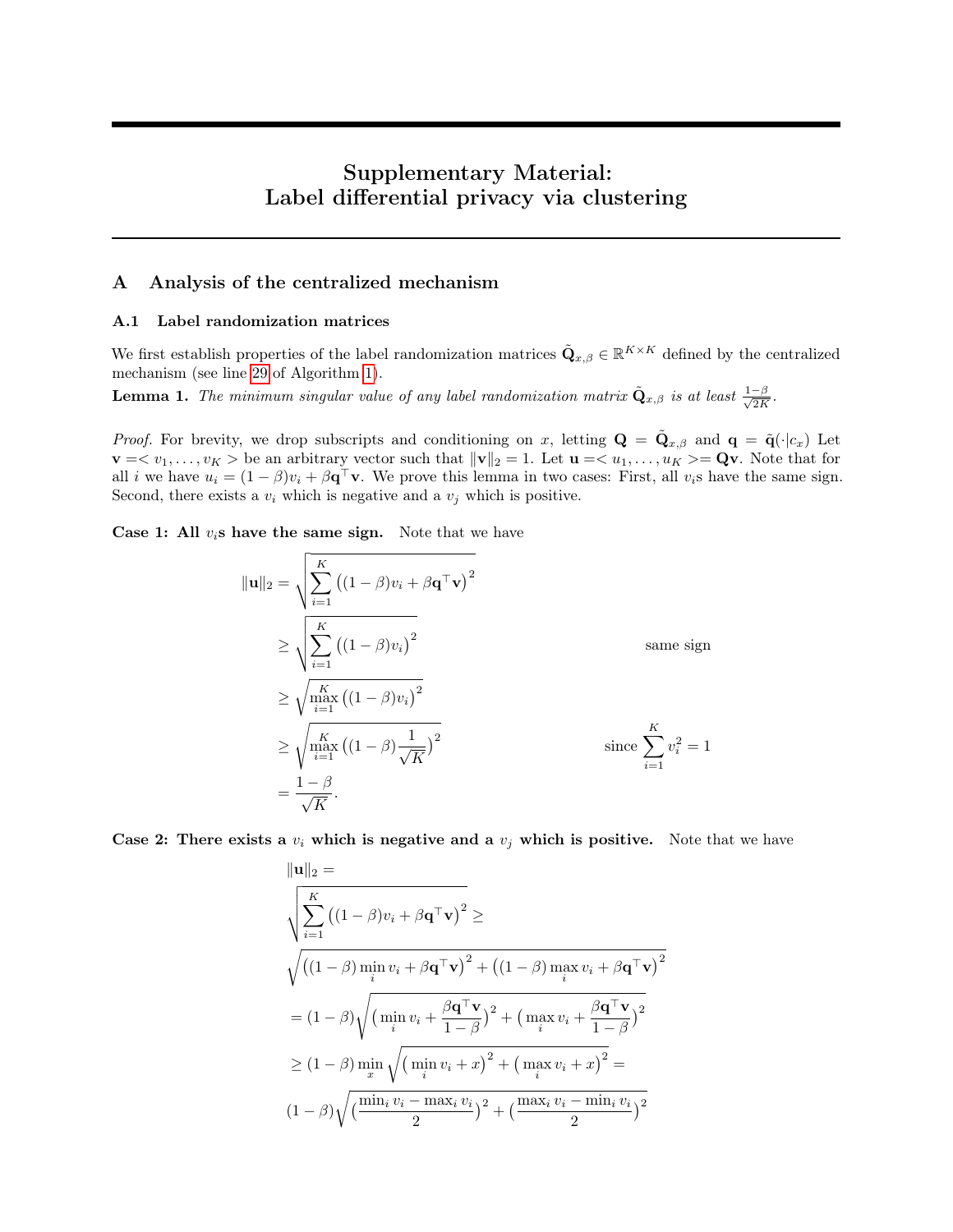$$
= (1 - \beta) \sqrt{\left(\frac{1}{2\sqrt{K}}\right)^2 + \left(\frac{1}{2\sqrt{K}}\right)^2}
$$

$$
= \frac{1 - \beta}{\sqrt{2K}}.
$$

√

<span id="page-11-0"></span>**Lemma 2.** Each label randomization matrix  $\tilde{\mathbf{Q}}_{x,\beta}$  satisfies  $\max_y \sum_{y'} \left| \tilde{Q}_{x,\beta}^{-1}[y',y] \right| \leq \frac{\sqrt{2}K}{1-\beta}$ .

Proof. By properties of matrix norms we have

$$
\max_{y} \sum_{y'} \left| \tilde{Q}_{x,\beta}^{-1}[y',y] \right| = \left\| \tilde{\mathbf{Q}}_{x,\beta}^{-1} \right\|_1 \le \sqrt{K} \left\| \tilde{\mathbf{Q}}_{x,\beta}^{-1} \right\|_2 \le \frac{\sqrt{2}K}{1-\beta}
$$

where the last inequality follows from Lemma [1.](#page-10-0)

#### A.2 Well-definedness of centralized mechanism

**Theorem 6** (Well-definedness). In Algorithm [1,](#page-3-0) the cluster label distributions  $\tilde{\mathbf{q}}$  satisfy  $\tilde{q}(y|c) \in [\tau,1]$  and  $\sum_{y'\in\mathcal{Y}} \tilde{q}(y'|c) = 1$  for every label  $y \in \mathcal{Y}$  and cluster  $c \in \mathcal{C}$ . Also, each label randomization matrix  $\mathbf{Q}_{x,\beta}$  is invertible.

*Proof.* To show that  $\tilde{q}(y|c) \in [\tau,1]$ , first note that clearly  $q(y|c) \in [\tau,1]$ , and therefore  $\xi_{y,c} \geq 0$ . So if  $\Delta_c < 0$ then  $\tilde{q}(y|c) \leq 1$  and

$$
\tilde{q}(y|c) = q(y|c) + \frac{\xi_{y,c}}{\sum_{y'} \xi_{y',c}} \Delta_c
$$
\n
$$
= \tau + q(y|c) - \tau + (q(y|c) - \tau) \frac{\Delta_c}{\sum_{y'} (q(y'|c) - \tau)}
$$
\n
$$
= \tau + q(y|c) - \tau + (q(y|c) - \tau) \frac{\Delta_c}{1 - \Delta_c - K\tau}
$$
\n
$$
= \tau + q(y|c) - \tau + (\tau - q(y|c)) \frac{-\Delta_c}{-\Delta_c + 1 - K\tau}
$$
\n
$$
\geq \tau + q(y|c) - \tau + \tau - q(y|c)
$$
\n
$$
= \tau,
$$

where we used  $1 - K\tau \geq 0$ . Similarly, if  $\Delta_c \geq 0$  then  $\tilde{q}(y|c) \geq \tau$  and

$$
\tilde{q}(y|c) = q(y|c) + \frac{\xi_{y,c}}{\sum_{y'} \xi_{y',c}} \Delta_c
$$
\n
$$
= 1 + q(y|c) - 1 + (1 - q(y|c)) \frac{\Delta_c}{\sum_{y'} (1 - q(y'|c))}
$$
\n
$$
= 1 + q(y|c) - 1 + (1 - q(y|c)) \frac{\Delta_c}{\Delta_c + K - 1}
$$
\n
$$
\leq 1 + q(y|c) - 1 + 1 - q(y|c)
$$
\n
$$
= 1,
$$

where we used  $K - 1 \geq 0$ . Thus  $\tilde{q}(y|c) \in [\tau, 1]$ . Also we have  $\sum_{y'} \tilde{q}(y'|c) = 1$  because

$$
\sum_{y'} \tilde{q}(y'|c) = \sum_{y'} q(y'|c) + \sum_{y'} \frac{\xi_{y',c}}{\sum_{y''} \xi_{y'',c}} \Delta_c = 1 - \Delta_c + \Delta_c = 1.
$$

Finally, the invertibility of each label randomization matrix  $\tilde{\bf Q}_{x,\beta}$  is immediate from Lemma [1](#page-10-0) and the fact that  $\beta < 1$ .  $\Box$ 

 $\Box$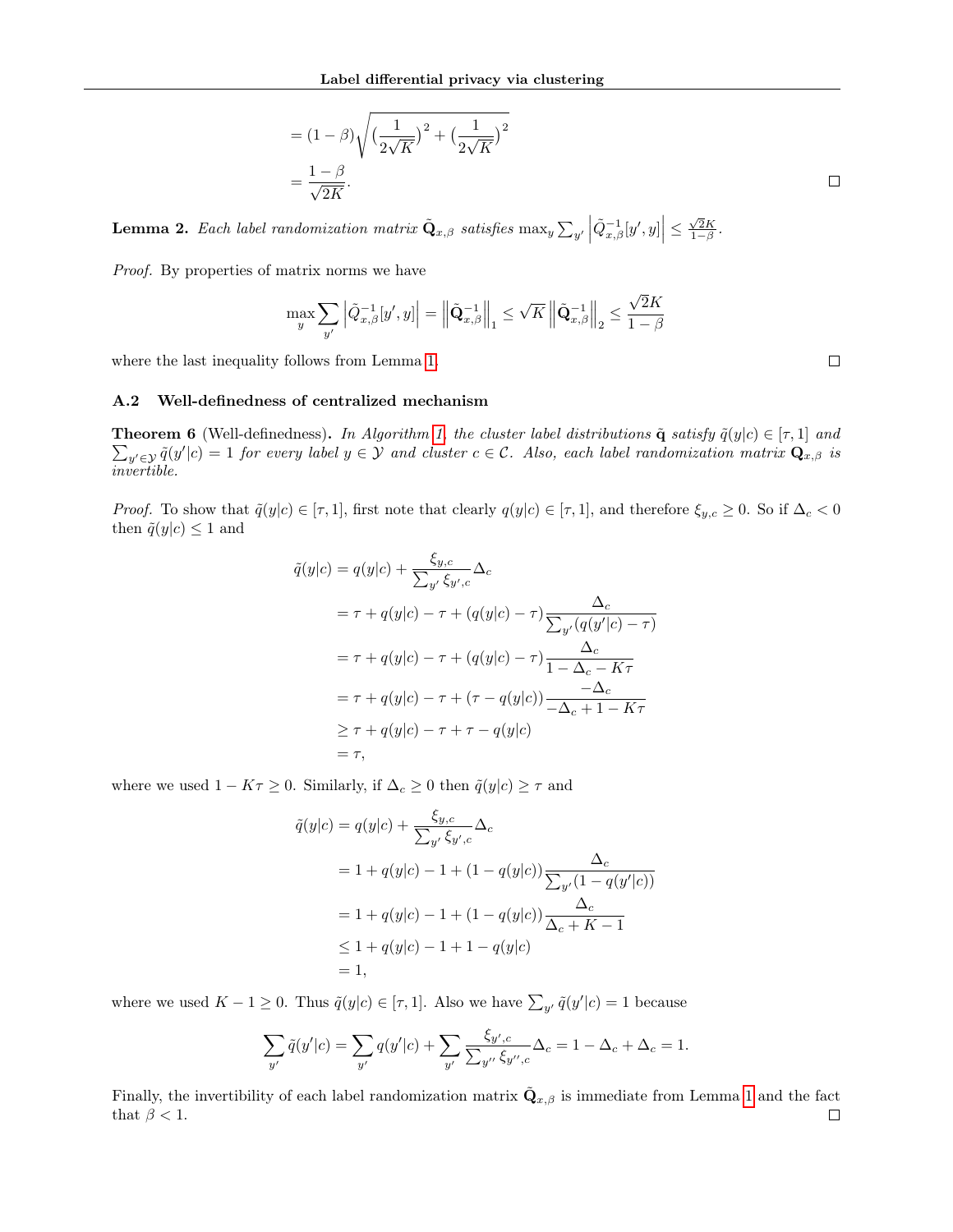#### A.3 Proof of Theorem [1](#page-3-2)

*Proof.* Let M be the mechanism in Algorithm [1.](#page-3-0) We can write M as the composition of two mechanisms,  $M_1$  and  $M_2$ , with  $M(D) = M_2(D, M_1(D))$ , where  $M_1(D)$  outputs the noisy cluster label distributions  $\tilde{q}$ , and  $M_2(D, \tilde{\mathbf{q}})$  uses  $\tilde{\mathbf{q}}$  to resample the labels in D to form D and constructs the modified loss function  $\ell$ . By sequential composition and post-processing, if  $M_1$  and  $M_2$  are  $\epsilon_1$ - and  $\epsilon_2$ -differentially private, respectively, then M is  $(\epsilon_1 + \epsilon_2)$ -differentially private.

Note that after adding  $z_{y,c}$  to each  $\hat{p}_{y|c}(D)$ , mechanism  $M_1$  does not access dataset D again. Since each  $\hat{p}_{y|c}(D)$  is computed using a disjoint subset of the dataset and has sensitivity  $1/n_c(D)$ , and the scale of Laplace random variable  $z_{y,c}$  is  $\sigma/n_c(D)$ , mechanism  $M_1$  is  $(1/\sigma)$ -differentially private.

Mechanism  $M_2$  is just randomized response per label, using  $q(\cdot|c_{x_i})$  as the random label distribution for each labeled example  $(x_i, y_i)$ , followed by post-processing. Thus  $M_2$  is  $\log(1 + (1 - \lambda)/\lambda \tau)$ -differentially private, since for all  $y \in \mathcal{Y}$  we have

$$
\frac{\Pr[\tilde{y}_i = y \mid y_i = y]}{\Pr[\tilde{y}_i = y \mid y_i \neq y]} = \frac{1 - \lambda + \lambda \tilde{q}(y|c_{x_i}))}{\lambda \tilde{q}(y|c_{x_i})} \leq 1 + \frac{1 - \lambda}{\lambda \tau}.
$$

#### A.4 Proof of Theorem [2](#page-3-3)

Fix threshold  $\tau$  and noise scale  $\sigma$ . We write  $(\mathbf{x}, \mathbf{y}, \mathbf{y}, \tilde{\mathbf{y}}, \mathbf{z}) \sim \mathcal{P}_{\beta, \lambda}^n$  to denote the following joint distribution: Draw  $(\mathbf{x}, \mathbf{y}) = ((x_1, y_1), \dots, (x_n, y_n)) \sim \mathcal{P}^n$ , run Algorithm [1](#page-3-0) on input dataset  $D = (\mathbf{x}, \mathbf{y})$  with bias correction parameter  $\beta$  and label flipping probability  $\lambda$ , and let  $\mathbf{\dot{y}}, \mathbf{\tilde{y}}, \mathbf{z}$  be the vectors of variables  $z_{y,c}, \mathbf{\tilde{y}}_i, \mathbf{\tilde{y}}_i$ , respectively, defined in the algorithm. Note that Algorithm [1](#page-3-0) is deterministic if  $(x, y, \hat{y}, \tilde{y}, z)$  is fixed.

Let  $\hat{R}_{\beta,\lambda}(h) = \frac{1}{n} \sum_{(x,y) \in \tilde{D}} \tilde{\ell}(h, x, y)$  be the empirical loss of h with respect to the loss function and dataset output by Algorithm [1](#page-3-0) when  $(\mathbf{x}, \mathbf{y}, \mathbf{\hat{y}}, \mathbf{\tilde{y}}, \mathbf{z}) \sim \mathcal{P}_{\beta, \lambda}^n$ , and let  $R_{\beta, \lambda}(h) = \mathrm{E}_{\mathbf{x}, \mathbf{y}, \mathbf{\hat{y}}, \mathbf{\tilde{y}}, \mathbf{z}}[\hat{R}_{\beta, \lambda}(h)].$ 

**Lemma 3** (Unbiasedness of modified loss).  $R_{\beta,\beta}(h) = R(h)$  for any hypothesis  $h \in \mathcal{H}$ .

*Proof.* Let  $(\mathbf{x}, \mathbf{y}, \mathbf{\hat{y}}, \mathbf{\tilde{y}}, \mathbf{z}) \sim \mathcal{P}_{\beta, \beta}^n$ . We have

$$
R_{\beta,\beta}(h) = \mathbf{E}_{\mathbf{x},\mathbf{y},\tilde{\mathbf{y}},\tilde{\mathbf{y}},\mathbf{z}} \left[ \frac{1}{n} \sum_{i} \tilde{\ell}(h, x_i, \tilde{y}_i) \right]
$$
  
\n
$$
= \mathbf{E}_{\mathbf{x},\mathbf{y},\tilde{\mathbf{y}},\tilde{\mathbf{y}},\mathbf{z}} \left[ \frac{1}{n} \sum_{i} \tilde{\ell}(h, x_i, \tilde{y}_i) \right]
$$
  
\n
$$
= \mathbf{E}_{\mathbf{x},\mathbf{y},\tilde{\mathbf{y}},\tilde{\mathbf{y}},\mathbf{z}} \left[ \frac{1}{n} \sum_{i} \sum_{y'} \tilde{Q}_{x_i,\beta}^{-1} [y', \tilde{y}_i] \ell(h, x_i, y') \right]
$$
  
\n
$$
= \mathbf{E}_{\mathbf{x},\mathbf{y},\tilde{\mathbf{y}},\tilde{\mathbf{y}},\mathbf{z}} \left[ \frac{1}{n} \sum_{i} \sum_{y'} \sum_{y} \mathbf{1} \{ \tilde{y}_i = y \} \tilde{Q}_{x_i,\beta}^{-1} [y', y] \ell(h, x_i, y') \right]
$$
  
\n
$$
= \mathbf{E}_{\mathbf{x},\mathbf{y},\tilde{\mathbf{y}},\mathbf{z}} \left[ \frac{1}{n} \sum_{i} \sum_{y'} \sum_{y} \tilde{Q}_{x_i,\beta} [y, y_i] \tilde{Q}_{x_i,\beta}^{-1} [y', y] \ell(h, x_i, y') \right]
$$
  
\n
$$
= \mathbf{E}_{\mathbf{x},\mathbf{y},\tilde{\mathbf{y}},\mathbf{z}} \left[ \frac{1}{n} \sum_{i} \sum_{y'} \ell(h, x_i, y') \sum_{y} \tilde{Q}_{x_i,\beta}^{-1} [y', y] \tilde{Q}_{x_i,\beta} [y, y_i] \right]
$$
  
\n
$$
= \mathbf{E}_{\mathbf{x},\mathbf{y}} \left[ \frac{1}{n} \sum_{i} \ell(h, x_i, y_i) \right]
$$
  
\n
$$
= R(h)
$$
  
\n(3)

<span id="page-12-1"></span><span id="page-12-0"></span> $\Box$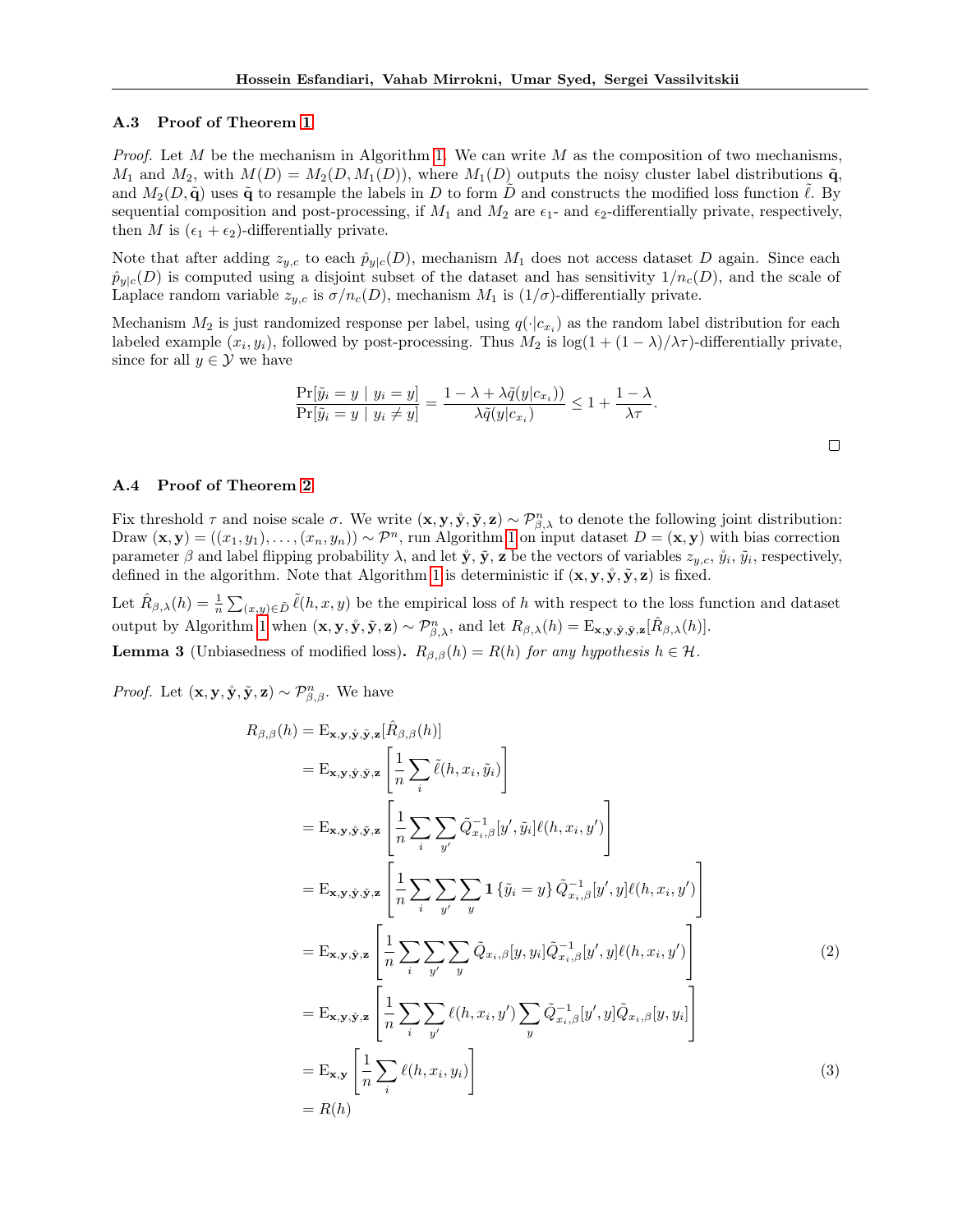where Eq. [\(2\)](#page-12-0) follows from the definition of  $\tilde{\mathbf{Q}}_{x,\beta}$  in Algorithm [1](#page-3-0) (see line [29,](#page-3-0) and recall that in this case  $\beta = \lambda$ ). We establish Eq. [\(3\)](#page-12-1) by letting  $\mathbf{M} = \tilde{\mathbf{Q}}_{x_i,\beta}^{-1} \tilde{\mathbf{Q}}_{x_i,\beta}$  and noting

$$
M[y', y_i] = \sum_{y} \tilde{Q}_{x_i, \beta}^{-1}[y', y] \tilde{Q}_{x_i, \beta}[y, y_i]
$$

and  $\mathbf{M} = \mathbf{I}$ , and therefore  $M[y', y_i] = 1$  if  $y' = y_i$  and  $M[y', y_i] = 0$  otherwise.

<span id="page-13-2"></span>**Lemma 4** (Boundedness of modified loss).  $\max_{h,x,y} \left| \tilde{\ell}(h,x,y) \right| \leq \frac{\sqrt{2}K}{1-\beta}$ .

*Proof.* By the definition of  $\tilde{\ell}$  in Algorithm [1](#page-3-0) (see line [30\)](#page-3-0)

$$
\max_{h,x,y} \left| \tilde{\ell}(h,x,y) \right| = \max_{h,x,y} \left| \sum_{y'} \tilde{Q}_{x,\beta}^{-1}[y',y] \ell(h,x,y') \right| \leq \left( \max_{y} \sum_{y'} \left| \tilde{Q}_{x,\beta}^{-1}[y',y] \right| \right) \left( \max_{h,x,y} |\ell(h,x,y)| \right) \leq \frac{\sqrt{2}K}{1-\beta}
$$

where the last inequality follows from Lemma [2](#page-11-0) and the fact that  $\ell(h, x, y) \in [0, 1].$ 

<span id="page-13-1"></span>**Definition 3** (Cluster distortion). For any mechanism that takes as input a dataset D and defines cluster label distributions  $\tilde{\mathbf{q}}_D$  let

$$
\psi = \mathcal{E}_{D \sim \mathcal{P}^n} \left[ \max_c \mathcal{E} \left[ \sum_y |\tilde{q}_D(y|c) - \hat{p}_{y|c}(D)| \right] \right]
$$

<span id="page-13-3"></span>be the expected maximum total variation between the empirical cluster label distributions and  $\tilde{q}_D$ . **Lemma 5** (Boundedness of cluster distortion). If  $n_c(D) \geq s$  with probability 1 then

$$
\psi \le 2K\tau + \frac{2\sqrt{2}K\sigma}{s}.
$$

*Proof.* Let  $[z]_+ = \max\{0, z\}$  for all  $z \in \mathbb{R}$ . For any label y and cluster c

$$
q(y|c) - \hat{p}_{y|c}(D) = \max \{ \tau, \min \{ 1, \hat{p}_{y|c}(D) + z_{y,c} \} \} - \hat{p}_{y|c}(D)
$$
  
\n
$$
\leq \max \{ \tau, \hat{p}_{y|c}(D) + z_{y,c} \} - \hat{p}_{y|c}(D)
$$
  
\n
$$
\leq \tau + \hat{p}_{y|c}(D) + [z_{y,c}]_+ - \hat{p}_{y|c}(D)
$$
  
\n
$$
= \tau + [z_{y,c}]_+
$$

and

$$
\hat{p}_{y|c}(D) - q(y|c) = \hat{p}_{y|c}(D) - \max\{\tau, \min\{1, \hat{p}_{y|c}(D) + z_{y,c}\}\}\
$$
  
\n
$$
\leq \hat{p}_{y|c}(D) - \min\{1, \hat{p}_{y|c}(D) + z_{y,c}\}\
$$
  
\n
$$
= \max\{\hat{p}_{y|c}(D) - 1, -z_{y,c}\}\
$$
  
\n
$$
\leq [-z_{y,c}]_{+}
$$

which implies

<span id="page-13-0"></span>
$$
|q(y|c) - \hat{p}_{y|c}(D)| = \max \left\{ q(y|c) - \hat{p}_{y|c}(D), \hat{p}_{y|c}(D) - q(y|c) \right\} \le \tau + [z_{y,c}]_+ + [-z_{y,c}]_+ = \tau + |z_{y,c}| \tag{4}
$$

We also have

$$
-\Delta_c = \sum_{y} q(y|c) - 1 \le \sum_{y} (\hat{p}_{y|c}(D) + \tau + [z_{y,c}]_+) - 1 = K\tau + \sum_{y} [z_{y,c}]_+
$$

and

$$
\Delta_c = 1 - \sum_{y} q(y|c) \le 1 - \sum_{y} (\hat{p}_{y|c}(D) - [-z_{y,c}]_+) = \sum_{y} [-z_{y,c}]_+
$$

 $\Box$ 

 $\Box$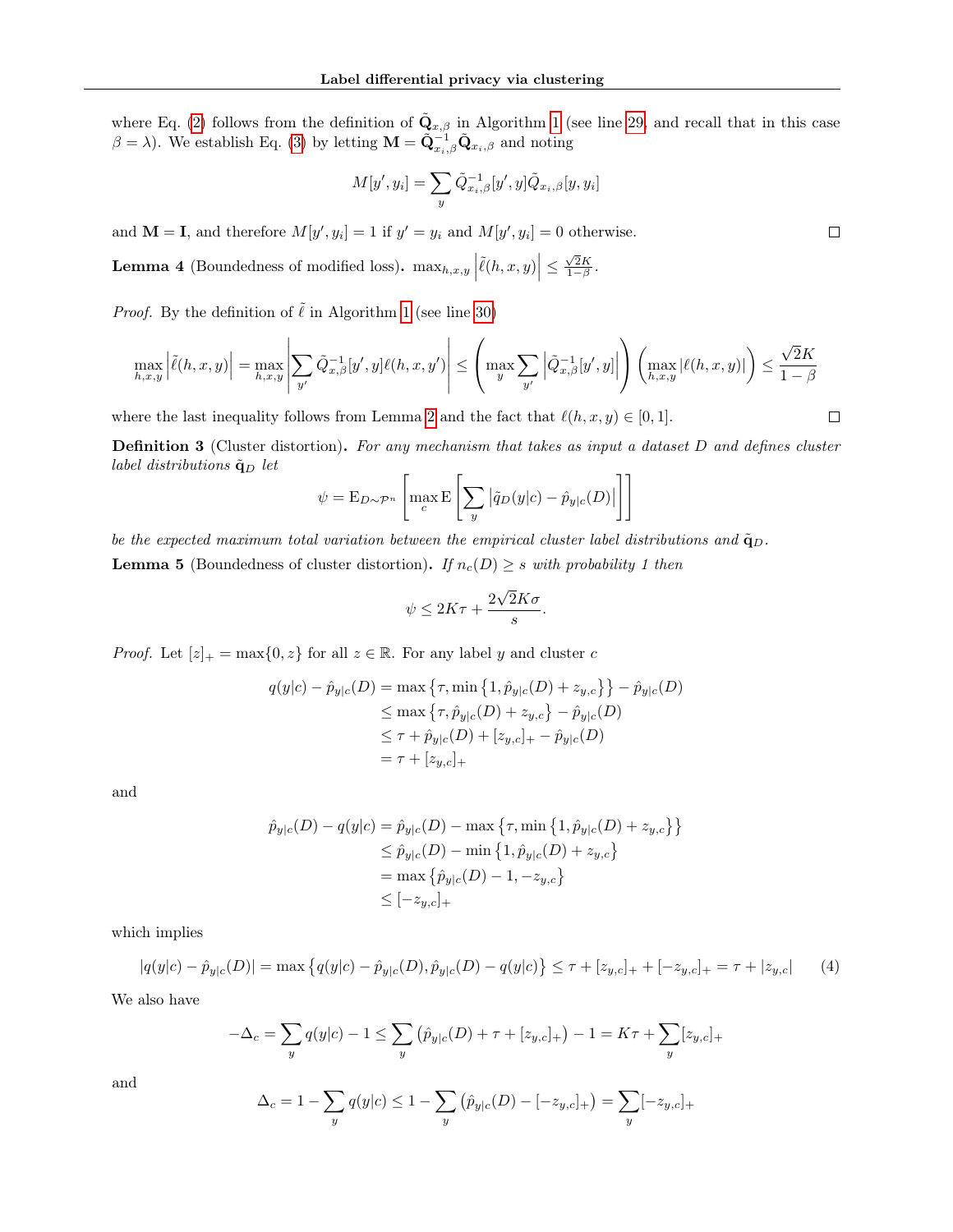which implies

<span id="page-14-1"></span>
$$
|\Delta_c| = \max\{-\Delta_c, \Delta_c\} \le K\tau + \sum_y [z_{y,c}]_+ + \sum_y [-z_{y,c}]_+ = K\tau + \sum_y |z_{y,c}| \tag{5}
$$

Therefore

$$
\left| \tilde{q}(y|c) - \hat{p}_{y|c}(D) \right| = \left| q(y|c) + \frac{\xi_{y,c}}{\sum_{y'} \xi_{y',c}} \Delta_c - \hat{p}_{y|c}(D) \right|
$$
  
\n
$$
\leq \left| q(y|c) - \hat{p}_{y|c}(D) \right| + \frac{\xi_{y,c}}{\sum_{y'} \xi_{y',c}} \left| \Delta_c \right|
$$
  
\n
$$
\leq \tau + |z_{y,c}| + \frac{\xi_{y,c}}{\sum_{y'} \xi_{y',c}} \left( K\tau + \sum_{y'} |z_{y',c}| \right)
$$
 (6)

where Eq.  $(6)$  follows from Eq.  $(4)$  and Eq.  $(5)$ . Therefore for any cluster c

$$
\mathcal{E}_{\mathbf{z}}\left[\sum_{y} \left|\tilde{q}(y|c) - \hat{p}_{y|c}(D)\right|\right] \leq K\tau + \sum_{y} \mathcal{E}_{\mathbf{z}}\left[|z_{y,c}|\right] + \mathcal{E}_{\mathbf{z}}\left[\frac{\sum_{y} \xi_{y,c}}{\sum_{y'} \xi_{y',c}} \left(K\tau + \sum_{y'} |z_{y',c}|\right)\right]
$$
\n
$$
= 2K\tau + 2\sum_{y} \mathcal{E}_{\mathbf{z}}\left[|z_{y,c}|\right] \tag{7}
$$

Recall that each  $z_{y,c}$  has mean zero and standard deviation  $\frac{\sqrt{2}\sigma}{n_c(D)}$ . Continuing from Eq. [\(7\)](#page-14-2) we have

$$
2K\tau+2\sum_y\mathrm{E_z}\left[|z_{y,c}|\right]\leq 2K\tau+2\sum_y\sqrt{\mathrm{E_z}\left[z_{y,c}^2\right]}=2K\tau+\frac{2\sqrt{2}K\sigma}{n_c(D)}\leq 2K\tau+\frac{2\sqrt{2}K\sigma}{s}
$$

where we used Jensen's inequality and  $n_c(D) \geq s$ .

<span id="page-14-4"></span>**Lemma 6** (Excess risk). If  $\max_{h,x,y} |\tilde{\ell}(h,x,y)| \leq \tilde{L}$  then for any hypothesis h

$$
|R_{\beta,\beta}(h) - R_{\beta,\lambda}(h)| \leq \tilde{L}|\beta - \lambda| \left(\phi + \psi\right)
$$

*Proof.* Let  $(\mathbf{x}, \mathbf{y}, \mathbf{\hat{y}}, \mathbf{\tilde{y}}, \mathbf{z}) \sim \mathcal{P}_{\beta, \beta}^n$  and  $(\mathbf{x}', \mathbf{y}', \mathbf{\tilde{y}}', \mathbf{\tilde{y}}', \mathbf{z}') \sim \mathcal{P}_{\beta, \lambda}^n$ . Note that between each corresponding pair of variables only  $\tilde{\mathbf{y}}$  and  $\tilde{\mathbf{y}}'$  can have different distributions. Therefore

$$
R_{\beta,\beta}(h) - R_{\beta,\lambda}(h) = \mathbf{E}_{\mathbf{x},\mathbf{y},\mathbf{\hat{y}},\mathbf{z}} \left[ \hat{R}_{\beta,\beta}(h) \right] - \mathbf{E}_{\mathbf{x},\mathbf{y},\mathbf{\hat{y}},\mathbf{z}'} \left[ \hat{R}_{\beta,\lambda}(h) \right]
$$
  
\n
$$
= \mathbf{E}_{\mathbf{x},\mathbf{y},\mathbf{\hat{y}},\mathbf{\hat{y}},\mathbf{z}} \left[ \frac{1}{n} \sum_{i} \tilde{\ell}(h,x_{i},\tilde{y}_{i}) \right] - \mathbf{E}_{\mathbf{x},\mathbf{y},\mathbf{\hat{y}},\mathbf{\hat{y}}',\mathbf{z}} \left[ \frac{1}{n} \sum_{i} \tilde{\ell}(h,x_{i},\tilde{y}_{i}') \right]
$$
  
\n
$$
= \mathbf{E}_{\mathbf{x},\mathbf{y},\mathbf{\hat{y}},\mathbf{z}} \left[ \frac{1}{n} \sum_{i} \sum_{y} \left( (1-\beta) \mathbf{1} \{ y_{i} = y \} + \beta \mathbf{1} \{ \hat{y}_{i} = y \} \right) \tilde{\ell}(h,x_{i},y) \right]
$$
  
\n
$$
- \mathbf{E}_{\mathbf{x},\mathbf{y},\mathbf{\hat{y}},\mathbf{z}} \left[ \frac{1}{n} \sum_{i} \sum_{y} \left( (1-\lambda) \mathbf{1} \{ y_{i} = y \} + \lambda \mathbf{1} \{ \hat{y}_{i} = y \} \right) \tilde{\ell}(h,x_{i},y) \right]
$$
  
\n
$$
= \mathbf{E}_{\mathbf{x},\mathbf{y},\mathbf{\hat{y}},\mathbf{z}} \left[ \frac{1}{n} \sum_{i} \sum_{y} \left( (\lambda - \beta) \mathbf{1} \{ y_{i} = y \} + (\beta - \lambda) \mathbf{1} \{ \hat{y}_{i} = y \} \right) \tilde{\ell}(h,x_{i},y) \right]
$$
  
\n
$$
= (\beta - \lambda) \frac{1}{n} \sum_{i} \mathbf{E}_{\mathbf{x},\mathbf{y},\mathbf{z}} \left[ \sum_{y} \left( p_{y|c_{x_{i}}}(D) - \mathbf{1}
$$

<span id="page-14-3"></span><span id="page-14-2"></span><span id="page-14-0"></span>
$$
\qquad \qquad \Box
$$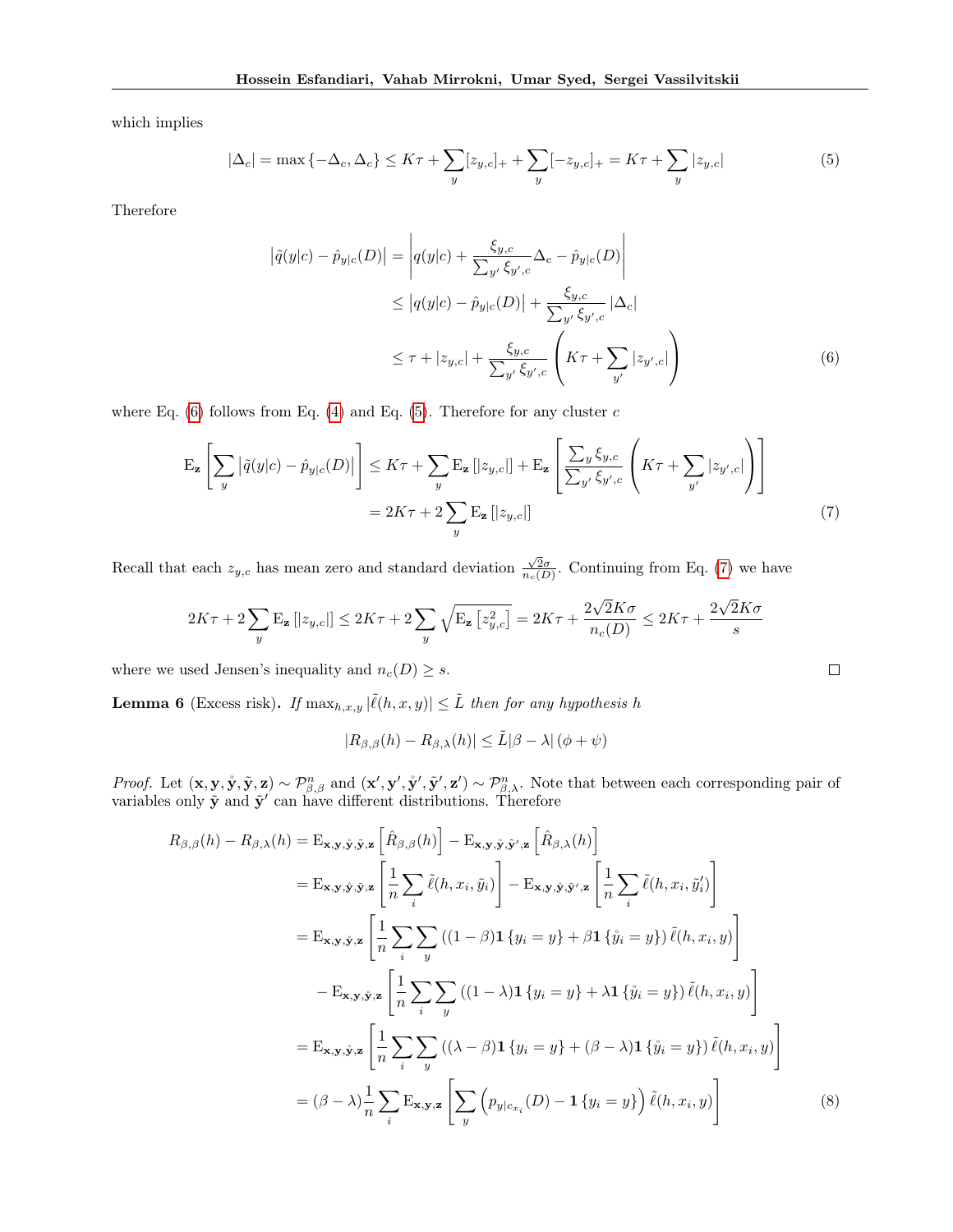<span id="page-15-1"></span>
$$
+ (\beta - \lambda) \frac{1}{n} \sum_{i} \mathbf{E}_{\mathbf{x}, \mathbf{y}, \hat{\mathbf{y}}, \mathbf{z}} \left[ \sum_{y} \left( \mathbf{1} \{ \mathring{y}_i = y \} - p_{y|c_{x_i}}(D) \right) \tilde{\ell}(h, x_i, y) \right]
$$
(9)

Each term in Eq. [\(8\)](#page-14-3) is

$$
\begin{split} &\mathbf{E}_{\mathbf{x},\mathbf{y},\mathbf{z}}\left[\sum_{y} \left(p_{y|c_{x_i}}(D)-\mathbf{1}\left\{y_i=y\right\}\right)\tilde{\ell}(h,x_i,y)\right] \\ &=\mathbf{E}_{\mathbf{x}}\left[\sum_{y} \left(\frac{p(y|x_i)}{n_{c_{x_i}}(D)}+\frac{(n_{c_{x_i}}(D)-1)p(y|c_{x_i})}{n_{c_{x_i}}(D)}-p(y|x_i)\right)\mathbf{E}_{\mathbf{z}}\left[\tilde{\ell}(h,x_i,y)\right]\right] \\ &\leq \mathbf{E}_{\mathbf{x}}\left[\sum_{y} |p(y|c_{x_i})-p(y|x_i)| \left|\mathbf{E}_{\mathbf{z}}\left[\tilde{\ell}(h,x_i,y)\right]\right|\right] \\ &\leq \tilde{L}\phi \end{split} \tag{10}
$$

where Eq. [\(10\)](#page-15-0) follows from our assumption about  $\tilde{L}$  and the definition of cluster heterogeneity in Definition [1.](#page-3-1) Each term in Eq. [\(9\)](#page-15-1) is

<span id="page-15-2"></span><span id="page-15-0"></span>
$$
\begin{split} &\mathbf{E}_{\mathbf{x},\mathbf{y},\mathbf{\hat{y}},\mathbf{z}} \left[ \sum_{y} \left( \mathbf{1} \left\{ \mathring{y}_{i} = y \right\} - p_{y|c_{x_{i}}}(D) \right) \tilde{\ell}(h,x_{i},y) \right] \\ &= \mathbf{E}_{\mathbf{x},\mathbf{y},\mathbf{z}} \left[ \sum_{y} \left( \tilde{q}(y|c_{x_{i}}) - p_{y|c_{x_{i}}}(D) \right) \tilde{\ell}(h,x_{i},y) \right] \\ &\leq \mathbf{E}_{\mathbf{x},\mathbf{y}} \left[ \mathbf{E}_{\mathbf{z}} \left[ \sum_{y} \left| \tilde{q}(y|c_{x_{i}}) - p_{y|c_{x_{i}}}(D) \right| \left| \tilde{\ell}(h,x_{i},y) \right| \right] \right] \\ &\leq \tilde{L}\psi \end{split} \tag{11}
$$

where Eq. [\(11\)](#page-15-2) follows from our assumption about  $\tilde{L}$  and the definition of cluster distortion in Definition [3.](#page-13-1) Combining Eq.  $(8)$ ,  $(9)$ ,  $(10)$  and  $(11)$  proves the lemma.  $\Box$ 

<span id="page-15-4"></span>**Lemma 7** (Complexity bound). There exists a universal constant  $C > 0$  such that

$$
\max_{h \in \mathcal{H}} \left| \mathrm{E}_{\mathbf{z}} \left[ \hat{R}_{\beta,\lambda}(h) \right] - R_{\beta,\lambda}(h) \right| \leq \frac{CK}{1-\beta} \sqrt{\frac{\dim(\mathcal{H}, \ell) \log \frac{1}{\gamma}}{n}}
$$

with probability  $1 - \gamma$ .

*Proof.* We first review some results from statistical learning theory [Mohri et al.](#page-9-8) [\(2018\)](#page-9-8). Let  $\mathbf{a} = (a_1, \ldots, a_n) \in$  $\mathcal{A}^n$  be a vector of independent random variables, and let  $\mathcal F$  be a class of real-valued functions with domain  $\mathcal{A}^n$ . We say  $\mathcal F$  has b-bounded differences if  $|f(\mathbf{a}) - f((\mathbf{a}_{-i}, a_i))| \leq \frac{b}{n}$  for all  $f \in \mathcal F$  and  $a_i \in \mathcal A$ . If  $\mathcal F$  has b-bounded differences then with probability  $1 - \gamma$ 

<span id="page-15-3"></span>
$$
\max_{f \in \mathcal{F}} |f(\mathbf{a}) - \mathbf{E}_{\mathbf{a}}[f(\mathbf{a})]| \le 2\Re(\mathcal{F}, \mathbf{a}) + \sqrt{\frac{b \log \frac{1}{\gamma}}{n}}
$$
(12)

where  $\mathfrak{R}(\mathcal{F}, \mathbf{a})$  is the Rademacher complexity of  $\mathcal F$  for random variable **a**. For any  $b \ge 0$  let

$$
\text{absconv}_b(\mathcal{F}) = \left\{ \sum_{i=1}^N w_i f_i : N \in \mathbb{N}, \sum_{i=1}^N |w_i| \le b, f_i \in \mathcal{F} \right\} \tag{13}
$$

be the absolute convex hull of  $\mathcal F$  scaled by b. We have

$$
\mathfrak{R}(\operatorname{absconv}_b(\mathcal{F}), \mathbf{a}) = b \cdot \mathfrak{R}(\mathcal{F}, \mathbf{a}) \tag{14}
$$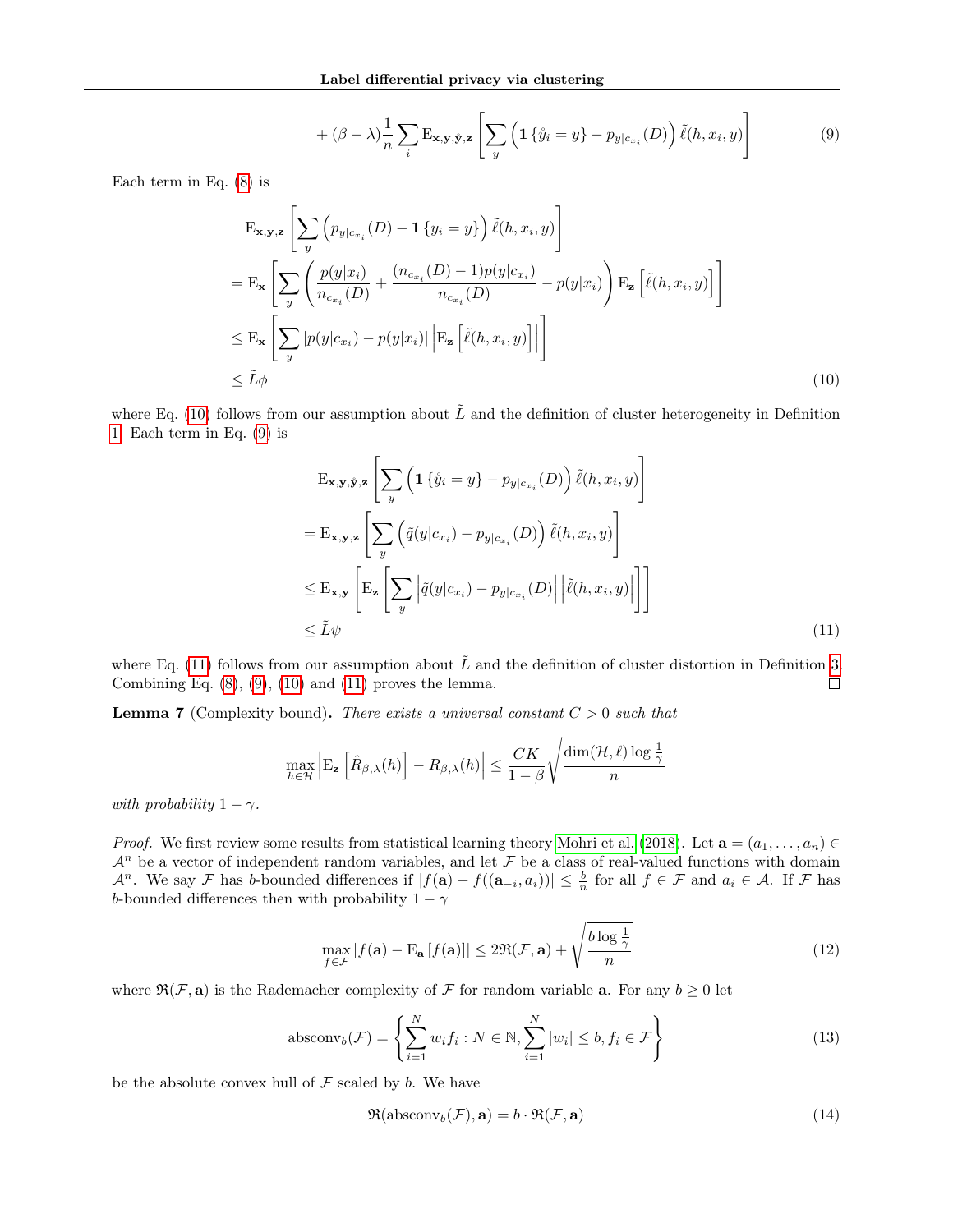Finally, if  $\mathcal{F} = \{(x, y) \mapsto \ell(h, x, y)\}\)$  then

<span id="page-16-4"></span>
$$
\Re(\mathcal{F}, \mathbf{a}) \le C \sqrt{\frac{\dim(\mathcal{H}, \ell)}{n}}\tag{15}
$$

for a universal constant  $C > 0$ .

We now proceed to prove the lemma. We have

$$
\begin{aligned}\n\left| \mathbf{E}_{\mathbf{z}} \left[ \hat{R}_{\beta,\lambda}(h) \right] - R_{\beta,\lambda}(h) \right| &= \left| \mathbf{E}_{\mathbf{z}} \left[ \hat{R}_{\beta,\lambda}(h) \right] - \mathbf{E}_{\mathbf{x},\mathbf{y},\tilde{\mathbf{y}},\tilde{\mathbf{z}}} [\hat{R}_{\beta,\lambda}(h)] \right| \\
&\leq \left| \mathbf{E}_{\mathbf{z}} \left[ \hat{R}_{\beta,\lambda}(h) \right] - \mathbf{E}_{\tilde{\mathbf{y}},\tilde{\mathbf{y}},\mathbf{z}} [\hat{R}_{\beta,\lambda}(h) \mid \mathbf{x}, \mathbf{y}] \right| \\
&\quad + \left| \mathbf{E}_{\tilde{\mathbf{y}},\tilde{\mathbf{y}},\mathbf{z}} [\hat{R}_{\beta,\lambda}(h) \mid \mathbf{x}, \mathbf{y}] - \mathbf{E}_{\mathbf{x},\mathbf{y},\tilde{\mathbf{y}},\tilde{\mathbf{y}},\mathbf{z}} [\hat{R}_{\beta,\lambda}(h)] \right| \\
&= \left| \mathbf{E}_{\mathbf{z}} \left[ \hat{R}_{\beta,\lambda}(h) \right] - \mathbf{E}_{\tilde{\mathbf{y}},\tilde{\mathbf{y}},\mathbf{z}} [\hat{R}_{\beta,\lambda}(h) \mid \mathbf{x}, \mathbf{y}] \right| \\
&\quad + \left| \mathbf{E}_{\tilde{\mathbf{y}},\tilde{\mathbf{y}},\mathbf{z}} [\hat{R}_{\beta,\lambda}(h) \mid \mathbf{x}, \mathbf{y}] - \mathbf{E}_{\mathbf{x},\mathbf{y}} \left[ \mathbf{E}_{\tilde{\mathbf{y}},\tilde{\mathbf{y}},\mathbf{z}} [\hat{R}_{\beta,\lambda}(h) \mid \mathbf{x}, \mathbf{y}] \right]\n\end{aligned} \tag{16}
$$

which follows from definitions. Let  $\mathcal{F}', \mathcal{F}''$  be the function classes

<span id="page-16-0"></span>
$$
\mathcal{F}' = \left\{ (\hat{\mathbf{y}}, \tilde{\mathbf{y}}) \mapsto \mathrm{E}_{\mathbf{z}} \left[ \hat{R}_{\beta, \lambda}(h) \right] \right\}
$$

$$
\mathcal{F}'' = \left\{ (\mathbf{x}, \mathbf{y}) \mapsto \mathrm{E}_{\hat{\mathbf{y}}, \tilde{\mathbf{y}}, \mathbf{z}} \left[ \hat{R}_{\beta, \lambda}(h) \mid \mathbf{x}, \mathbf{y} \right] \right\}
$$

Recalling that  $(\mathbf{x}, \mathbf{y}, \mathbf{\hat{y}}, \mathbf{\tilde{y}}, \mathbf{z}) \sim \mathcal{P}_{\beta,\lambda}^n$ , note that each  $(x_i, y_i)$  is independent and each  $(\mathbf{\hat{y}}_i, \mathbf{\tilde{y}}_i)$  is independent given  $(x, y, z)$ . Continuing from Eq. [\(16\)](#page-16-0), we have with probability  $1 - \gamma$ 

$$
\left| \mathbf{E}_{\mathbf{z}} \left[ \hat{R}_{\beta,\lambda}(h) \right] - R_{\beta,\lambda}(h) \right| \leq 2\Re(\mathcal{F}',(\mathbf{\hat{y}},\mathbf{\hat{y}})) + 2\Re(\mathcal{F}'',(\mathbf{x},\mathbf{y})) + 2\sqrt{\max_{h,x,y} |\tilde{\ell}(h,x,y)|} \sqrt{\frac{\log \frac{1}{\gamma}}{n}} \tag{17}
$$

<span id="page-16-2"></span><span id="page-16-1"></span>
$$
\leq 2\Re(\mathcal{F}',(\mathbf{\hat{y}},\mathbf{\tilde{y}})) + 2\Re(\mathcal{F}'',(\mathbf{x},\mathbf{y})) + \sqrt{\frac{2K}{1-\beta}}\sqrt{\frac{\log\frac{1}{\gamma}}{n}}\tag{18}
$$

<span id="page-16-3"></span>
$$
\leq \frac{8CK}{1-\beta} \sqrt{\frac{\dim(\mathcal{H}, \ell)}{n}} + \sqrt{\frac{2K}{1-\beta}} \sqrt{\frac{\log\frac{1}{\gamma}}{n}}
$$
(19)

where Eq. [\(17\)](#page-16-1) follows from Eq. [\(12\)](#page-15-3), Eq. [\(18\)](#page-16-2) follows from Lemma [4,](#page-13-2) and Eq. [\(19\)](#page-16-3) follows from the definition of  $\ell$  in Algorithm [1](#page-3-0) (see line [30\)](#page-3-0), Lemma [2,](#page-11-0) Eq. [\(15\)](#page-16-4) and Eq. (15). Combining terms proves the lemma.  $\Box$ 

We are now ready to prove Theorem [2.](#page-3-3)

*Proof of Theorem [2.](#page-3-3)* Combining Lemma [4,](#page-13-2) Lemma [5,](#page-13-3) Lemma [6](#page-14-4) and our assumption that  $n_c(D) \geq s$  with probability 1 we have

<span id="page-16-6"></span><span id="page-16-5"></span>
$$
\max_{h \in \mathcal{H}} |R_{\beta,\beta}(h) - R_{\beta,\lambda}(h)| \le \frac{4K}{1-\beta} \left(\phi + K\tau + \frac{K\sigma}{s}\right) \tag{20}
$$

Therefore

$$
R(\tilde{h}) - R(h^*) = R_{\beta,\beta}(\tilde{h}) - R_{\beta,\beta}(h^*)
$$
  
=  $\hat{R}_{\beta,\lambda}(\tilde{h}) - \hat{R}_{\beta,\lambda}(h^*) + (R_{\beta,\beta}(\tilde{h}) - R_{\beta,\lambda}(\tilde{h})) + (R_{\beta,\lambda}(h^*) - R_{\beta,\beta}(h^*))$   
+  $(R_{\beta,\lambda}(\tilde{h}) - \hat{R}_{\beta,\lambda}(\tilde{h})) + (\hat{R}_{\beta,\lambda}(h^*) - R_{\beta,\lambda}(h^*))$   
 $\leq 0 + \frac{8K}{1-\beta} \left( \phi + K\tau + \frac{K\sigma}{s} \right)$   
+  $(R_{\beta,\lambda}(\tilde{h}) - \hat{R}_{\beta,\lambda}(\tilde{h})) + (\hat{R}_{\beta,\lambda}(h^*) - R_{\beta,\lambda}(h^*))$  (21)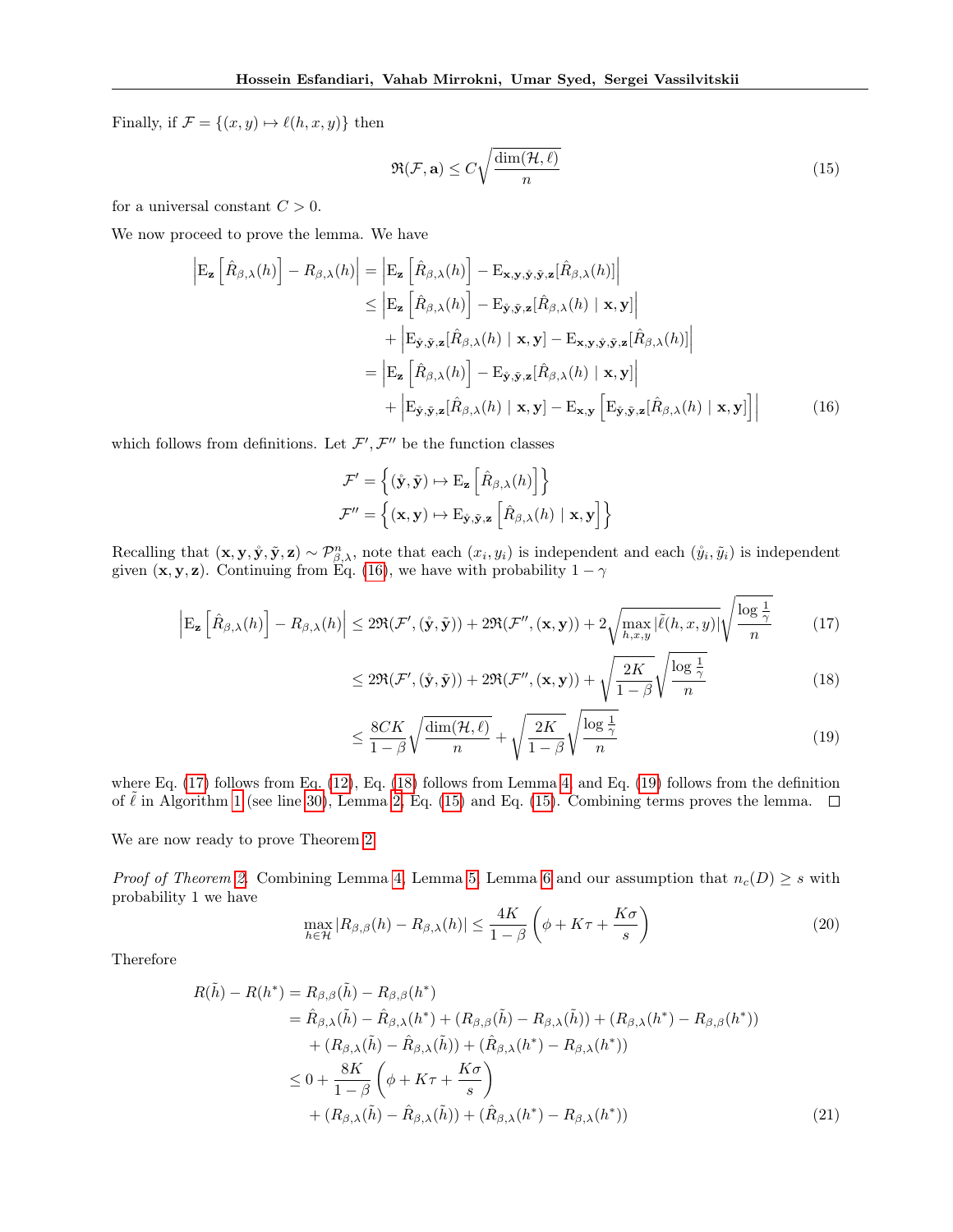where Eq. [\(21\)](#page-16-5) follows from the choice of  $\tilde{h}$  and Eq. [\(20\)](#page-16-6). Taking the expectation of both sides over z and continuing from Eq. [\(21\)](#page-16-5) we have

$$
\mathbf{E}_{\mathbf{z}}[R(\tilde{h})] - R(h^*) \le \frac{8K}{1-\beta} \left( \phi + K\tau + \frac{K\sigma}{s} \right) + 2 \max_{h \in \mathcal{H}} \left| \mathbf{E}_{\mathbf{z}} \left[ \hat{R}_{\beta,\lambda}(h) \right] - R_{\beta,\lambda}(h) \right|
$$
  

$$
\le \frac{8K}{1-\beta} \left( \phi + K\tau + \frac{K\sigma}{s} \right) + 2 \max_{h \in \mathcal{H}} \left| \mathbf{E}_{\mathbf{z}} \left[ \hat{R}_{\beta,\lambda}(h) \right] - R_{\beta,\lambda}(h) \right|
$$
(22)

<span id="page-17-0"></span> $\Box$ 

where Eq. [\(22\)](#page-17-0) follows from Lemma [7.](#page-15-4)

#### B Analysis of peer-to-peer mechanism

### B.1 Proof of Theorem [3](#page-5-3)

First we need a technical lemma.

<span id="page-17-2"></span>**Lemma 8.**  $(1+\frac{s}{x})^{sx^a} \le e^{2a-1} + \frac{3}{x^a}$  for all  $x \ge 2, s \in \{-1,1\}, a \in \{\frac{1}{2},1\}$ 

We next state and prove a more general version of Theorem [3.](#page-5-3)

<span id="page-17-4"></span>**Lemma 9** (Peer-to-peer privacy, general version). If non-empty clusters in D have size at least  $\frac{2}{\alpha}$  then the peer-to-peer mechanism (Algorithm [2\)](#page-5-2) satisfies  $(\epsilon, \delta)$ -label differential privacy with

$$
\epsilon = \theta \log \left( e + \frac{3}{s\alpha} \right) + \sqrt{\theta} \xi \log \left( 1 + \frac{3}{\sqrt{s\alpha}} \right)
$$

$$
\delta = \exp \left( -\frac{\alpha \xi^2}{4 \left( \alpha + \frac{1}{s} \right) \left( 1 - \alpha \right)} \right)
$$

for all  $\xi \in [0, 3\alpha\sqrt{\theta s(1-\alpha)}].$ 

*Proof.* Consider two neighboring datasets  $D$  and  $D'$  such that there is an example with label 0 in  $D$  but label 1 in  $D'$ , and let c be the cluster containing this example. Let  $\tilde{D}$  and  $\tilde{D}'$  be the output of the peer-to-peer mechanism when given D and D', respectively, as input. Since the labels in  $\tilde{D}$  and  $\tilde{D}'$  are chosen independently per cluster, the label distribution in all clusters other than c is identical in both  $\tilde{D}$  and  $\tilde{D}'$ .

Let  $n = n_c(D) = n_c(D') \geq s$  be the number of examples in cluster c, and let p be the fraction of examples in cluster c with a positive label in D. Also let  $t = \theta n$  be the fraction of users in cluster c who send an example to the learner. Observe that the label distribution in cluster  $c$  in  $D$  is completely characterized by the binomial density function  $f(k; t, p)$ , which gives the probability of k successes in t trials that each have success probability p. Similarly, the label distribution in cluster c in  $\tilde{D}'$  is completely charaterized by  $f(k; t, p'),$  where  $p' = p + \frac{1}{n}$ .

Let  $q = 1 - p$ . Also let  $S = \{k \in \mathbb{N} : k \ge tp - \xi \sqrt{tq}\}$  and  $S_+ = \{k \in \mathbb{N} : k \le tp + \xi \sqrt{tp}\}$ . Thus to prove the theorem it suffices to show

<span id="page-17-1"></span>
$$
\frac{f(k;t,p)}{f(k;t,p')} \le e^{\epsilon} \text{ if } k \in S_{-} \text{ and } \frac{f(k;t,p')}{f(k;t,p)} \le e^{\epsilon} \text{ if } k \in S_{+}
$$
\n(23)

and

<span id="page-17-3"></span>
$$
\sum_{k \notin S_-} f(k; t, p) \le \delta \text{ and } \sum_{k \notin S_+} f(k; t, p') \le \delta. \tag{24}
$$

To prove the first part of Eq. [\(23\)](#page-17-1) we can simplify

$$
\frac{f(k;t,p)}{f(k;t,p')} = \frac{p^k(1-p)^{t-k}}{(p')^k(1-p')^{t-k}} = \left(\frac{np}{np+1}\right)^k \left(\frac{nq}{nq-1}\right)^{t-k} = \left(1 + \frac{1}{np}\right)^{-k} \left(1 - \frac{1}{nq}\right)^{k-t},\tag{25}
$$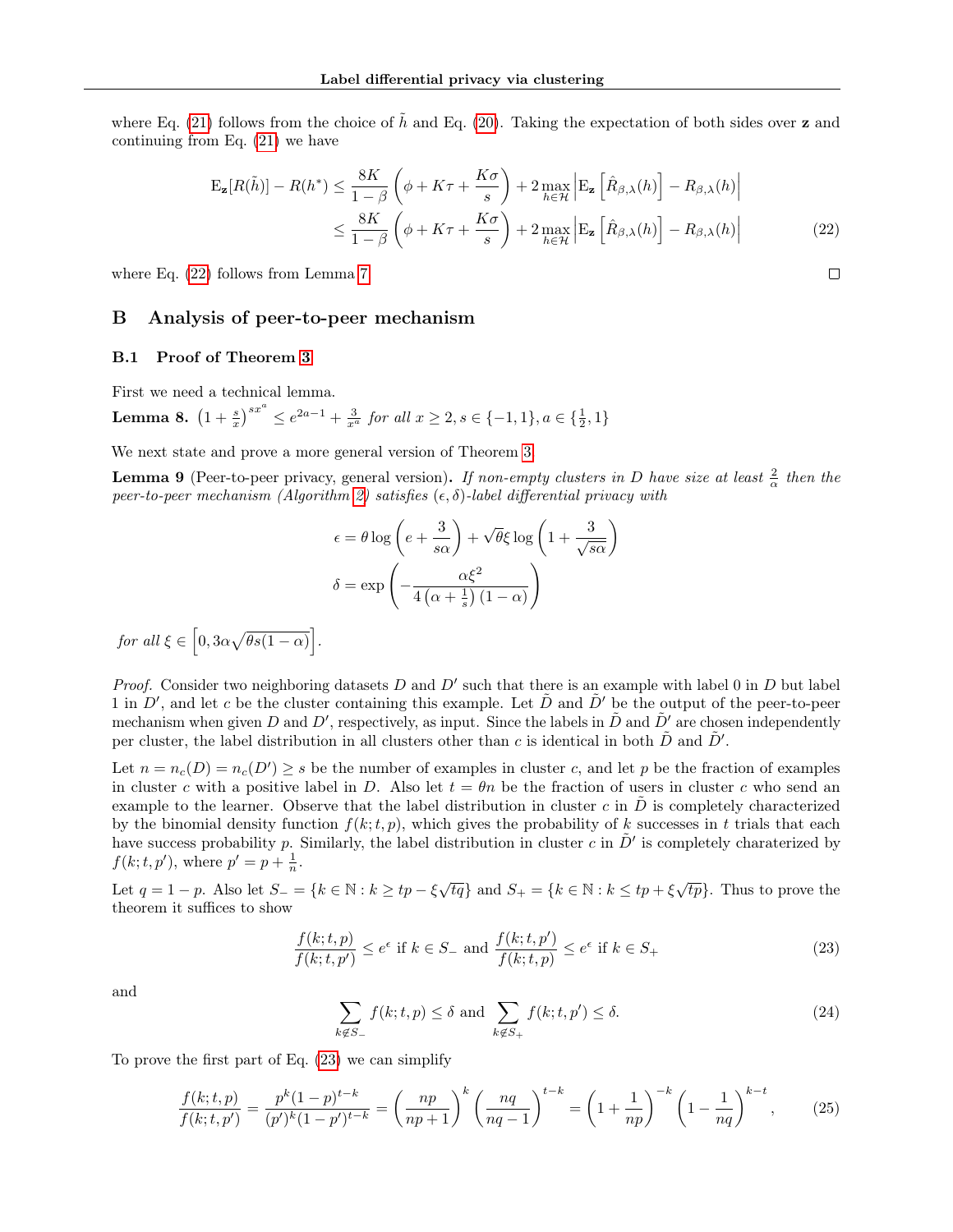and if  $k \in S_+$  then  $k \ge tp - \xi \sqrt{tq}$  which implies

$$
\left(1+\frac{1}{np}\right)^{-k} \left(1-\frac{1}{nq}\right)^{k-t} \le \left(1-\frac{1}{nq}\right)^{-tq-\xi\sqrt{tq}} = \left(\left(1-\frac{1}{nq}\right)^{-nq}\right)^{\theta} \left(\left(1-\frac{1}{nq}\right)^{-\sqrt{nq}}\right)^{\sqrt{\theta}\xi},\qquad(26)
$$

and by applying Lemma [8](#page-17-2) and  $nq \geq s\alpha \geq 2$  we have

$$
\left( \left( 1 - \frac{1}{nq} \right)^{-nq} \right)^{\theta} \left( \left( 1 - \frac{1}{nq} \right)^{-\sqrt{nq}} \right)^{\sqrt{\theta}\xi} \le \left( e + \frac{3}{nq} \right)^{\theta} \left( 1 + \frac{3}{\sqrt{nq}} \right)^{\sqrt{\theta}\xi} \tag{27}
$$

$$
\leq \left(e + \frac{3}{s\alpha}\right)^{\theta} \left(1 + \frac{3}{\sqrt{s\alpha}}\right)^{\xi\sqrt{\theta}} = e^{\epsilon}.\tag{28}
$$

Similarly, to prove the second part of Eq. [\(23\)](#page-17-1) we can simplify

$$
\frac{f(k;t,p')}{f(k;t,p)} = \frac{(p')^k (1-p')^{t-k}}{p^k (1-p)^{t-k}} = \left(\frac{np+1}{np}\right)^k \left(\frac{nq-1}{nq}\right)^{t-k} = \left(1 + \frac{1}{np}\right)^k \left(1 - \frac{1}{nq}\right)^{t-k},\tag{29}
$$

and if  $k \in S_+$  then  $k \leq tp + \xi \sqrt{tp}$  which implies

$$
\left(1+\frac{1}{np}\right)^k \left(1-\frac{1}{nq}\right)^{t-k} \le \left(1+\frac{1}{np}\right)^{tp+\xi\sqrt{tp}} = \left(\left(1+\frac{1}{np}\right)^{np}\right)^\theta \left(\left(1+\frac{1}{np}\right)^{\sqrt{np}}\right)^{\sqrt{\theta}\xi},\tag{30}
$$

and by applying Lemma [8](#page-17-2) and  $np \geq s\alpha \geq 2$  we have

$$
\left( \left( 1 + \frac{1}{np} \right)^{np} \right)^{\theta} \left( \left( 1 + \frac{1}{np} \right)^{\sqrt{np}} \right)^{\sqrt{\theta}\xi} \le \left( e + \frac{3}{np} \right)^{\theta} \left( 1 + \frac{3}{\sqrt{np}} \right)^{\sqrt{\theta}\xi} \tag{31}
$$

$$
\leq \left(e + \frac{3}{s\alpha}\right)^{\theta} \left(1 + \frac{3}{\sqrt{s\alpha}}\right)^{\sqrt{\theta\xi}} = e^{\epsilon}.\tag{32}
$$

To prove the first part of Eq. [\(24\)](#page-17-3) define the binomial cumulative distribution function  $F(k;t,p)$  $\sum_{k' \leq k} f(k; t, p)$ . By Bernstein's inequality

$$
F(tp - t\gamma; t, p) \le \exp\left(-\frac{\gamma^2 t}{2pq + 2\gamma/3}\right)
$$

for all  $\gamma > 0$ . Let  $\gamma = \xi \sqrt{\frac{q}{t}}$  and note that

$$
\frac{2}{3}\gamma=\frac{2}{3}\xi\sqrt{\frac{q}{t}}\leq 2\alpha\sqrt{\theta s(1-\alpha)}\sqrt{\frac{q}{t}}=2\alpha\sqrt{1-\alpha}\sqrt{q}\sqrt{\frac{s}{n}}\leq 2(1-q)q\sqrt{\frac{s}{n}}\leq 2pq,
$$

and thus

$$
\sum_{k \in S_-} f(k; t, p) = F(tp - t\gamma; t, p) \le \exp\left(-\frac{\gamma^2 t}{4pq}\right) \le \exp\left(-\frac{\xi^2}{4p}\right) \le \exp\left(-\frac{\xi^2}{4(1-\alpha)}\right) \le \delta.
$$

To prove the second part of Eq. [\(24\)](#page-17-3) let  $\gamma = \xi \sqrt{\frac{p}{t}}$  and  $q' = 1 - p'$ . We have

$$
\frac{2}{3}\gamma = \frac{2}{3}\xi\sqrt{\frac{p}{t}} \le 2\alpha\sqrt{\theta s(1-\alpha)}\sqrt{\frac{p}{t}} = 2\alpha\sqrt{1-\alpha}\sqrt{p}\sqrt{\frac{s}{n}} \le 2(1-p)p\sqrt{\frac{s}{n}} \le 2(1-p')p' = 2p'q',
$$

and since  $1 - F(tp' + t\gamma; t, p') = F(tq' - t\gamma; t; q')$  we have

$$
\sum_{k \in S_+} f(k; t, p') = F(tq' - t\gamma; t; q') \le \exp\left(-\frac{\gamma^2 t}{4p'q'}\right) \le \exp\left(-\frac{\alpha \xi^2}{4\left(\alpha + \frac{1}{s}\right)(1-\alpha)}\right) = \delta.
$$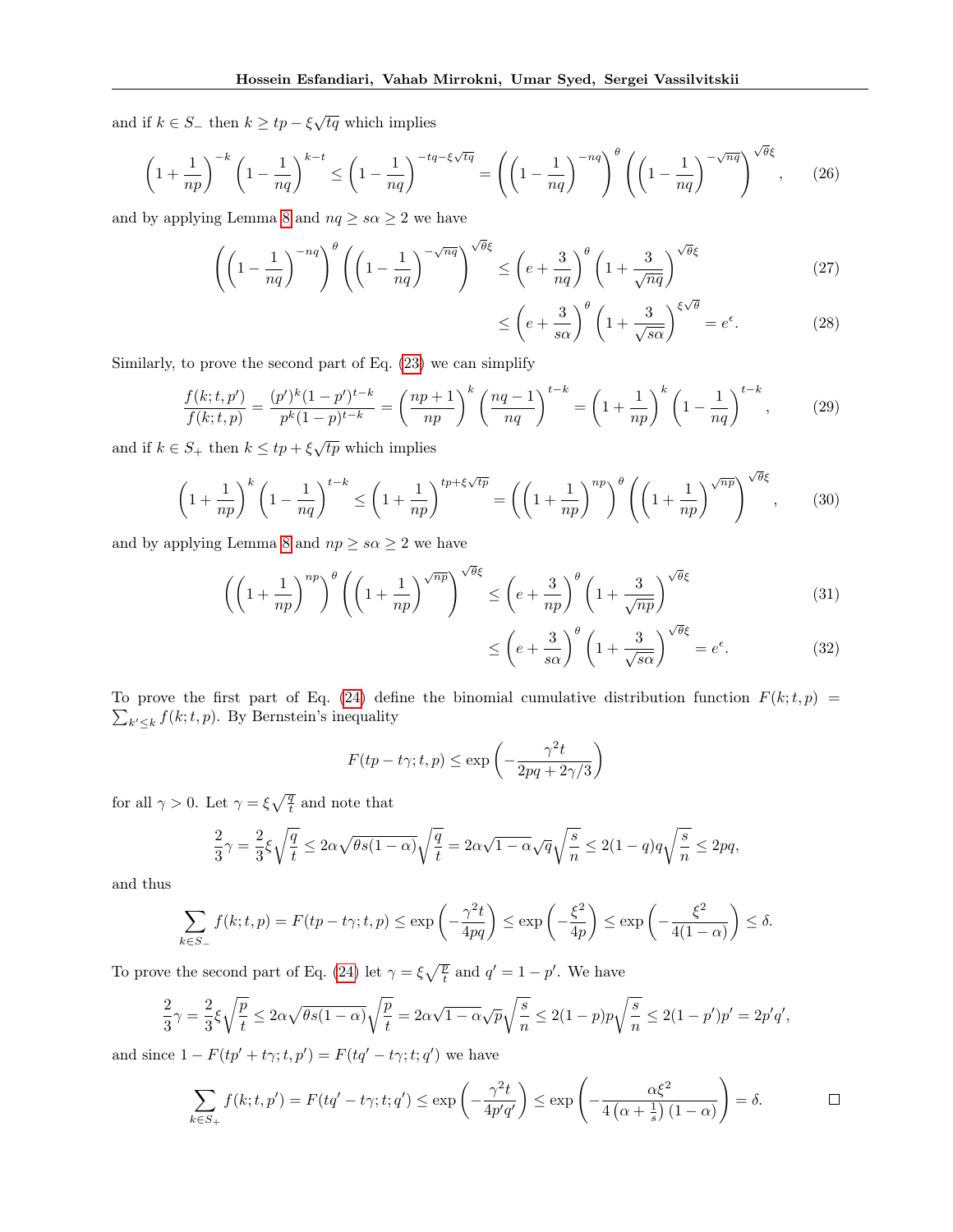We are now ready to prove the Theorem [3.](#page-5-3)

*Proof of Theorem [3.](#page-5-3)* Let  $\xi = 4\sqrt{\log s}$ . Since  $\alpha = \frac{4\sqrt{3}}{s}$  $\frac{\sqrt{2}\log s}{\sqrt{\theta s}} \leq \frac{1}{2}$ 

$$
\xi = 4\sqrt{\log s} \le 4\log s \le \alpha\sqrt{\frac{\theta s}{2}} \le \alpha\sqrt{\theta s(1-\alpha)}
$$

where the last inequality uses  $\alpha \leq \frac{1}{2}$ . Therefore the conditions of Lemma [9](#page-17-4) hold. Also

$$
\frac{\alpha}{(\alpha + \frac{1}{s})(1-\alpha)} \ge \frac{\alpha}{\alpha + \frac{1}{s}} = \frac{1}{1 + \frac{1}{s\alpha}} \ge \frac{1}{2}
$$

since  $s \geq \frac{1}{\alpha}$ . Therefore by Lemma [9](#page-17-4)

$$
\delta = \exp\left(-\frac{\alpha \xi^2}{4\left(\alpha + \frac{1}{s}\right)(1-\alpha)}\right) \le \exp\left(-\frac{\xi^2}{8}\right) = e^{-2\log s} = \frac{1}{s^2},
$$

and since  $\alpha = \frac{\xi^2}{\sqrt{2}}$  $\frac{\xi}{2\sqrt{2}\sqrt{\theta s}}$  it follows from Lemma [9](#page-17-4) that

$$
\epsilon = \theta \log \left( e + \frac{3}{s\alpha} \right) + \sqrt{\theta} \xi \log \left( 1 + \frac{3}{\sqrt{s\alpha}} \right) = \theta \log \left( e + \frac{\sqrt{72\theta}}{\sqrt{s} \log s} \right) + \sqrt{\theta} \xi \log \left( 1 + \frac{2^{3/4} 3\theta^{1/4}}{s^{1/4} \xi} \right) \tag{33}
$$
\n
$$
\leq \theta + \frac{3\theta^{3/2}}{e\sqrt{s} \log s} + \frac{2^{3/4} 3\theta^{3/4}}{s^{1/4}} \square
$$

### C Hardness result

#### C.1 Proof of Theorem [5](#page-7-1)

*Proof.* Fix a set of examples X. Select a pair of neighboring datasets  $D \in (\mathcal{X} \times \mathcal{Y})^n$  and  $D' \in (\mathcal{X} \times \mathcal{Y}')^n$  as follows.

To construct D, for each cluster  $c \in \mathcal{C}$ , select s labels uniformly at random without replacement and assign them to the examples in c. Examples in different clusters may have the similar labels. To construct  $D'$  from D, select an example  $x_i$  uniformly at random form X and redraw its label uniformly at random from  $\mathcal{Y} \setminus \mathcal{Y}_{c_{x_i}}$ . We use i to denote the index of the data that differs between D and D', with the datapoints being  $(x_i, y_i)$ and  $(x_i, y'_i)$  respectively. Let mechanism M be an  $\epsilon$ -differential privacy mechanism for LAP that guarantees a  $\phi$  precision and an  $\eta$  recall. Denote  $\tilde{D} = M(D)$  and  $\tilde{D}' = M(D')$ .

Note that by construction of  $\tilde{D}'$ , for each cluster c we have  $|\mathcal{Y}'_c| = s$ . Hence, we have

$$
\eta \leq \frac{\sum_{c \in \mathcal{C}} \sum_{y' \in \mathcal{Y}'_c} \mathrm{E}_M[\tilde{D}'(c, y')]}{\sum_{c \in \mathcal{C}} |\mathcal{Y}'_c|}
$$

$$
= \frac{\sum_{(x, y') \in D'} \mathrm{E}_M[\tilde{D}'(c_x, y')]}{n}.
$$

This means that for a [uniformly] random  $(x, y') \in D'$  we have  $\tilde{D}'(c_x, y') = 1$  with probability at least  $\eta$ . Recall that index i that indicates the difference of D and D' is chosen uniformly at random from  $\{1, \ldots, n\}$ . Let O be the set of all possible models that can be generated by  $M(.)$  that contains  $(c_{x_i}, y'_i)$ . By definition of differential privacy we have  $Pr[\tilde{D}' \in O] \leq e^{\epsilon} Pr[\tilde{D} \in O]$ . This implies that

$$
\Pr[\tilde{D} \in O] \ge e^{-\epsilon} \Pr[\tilde{D}' \in O] \ge e^{-\epsilon} \eta.
$$